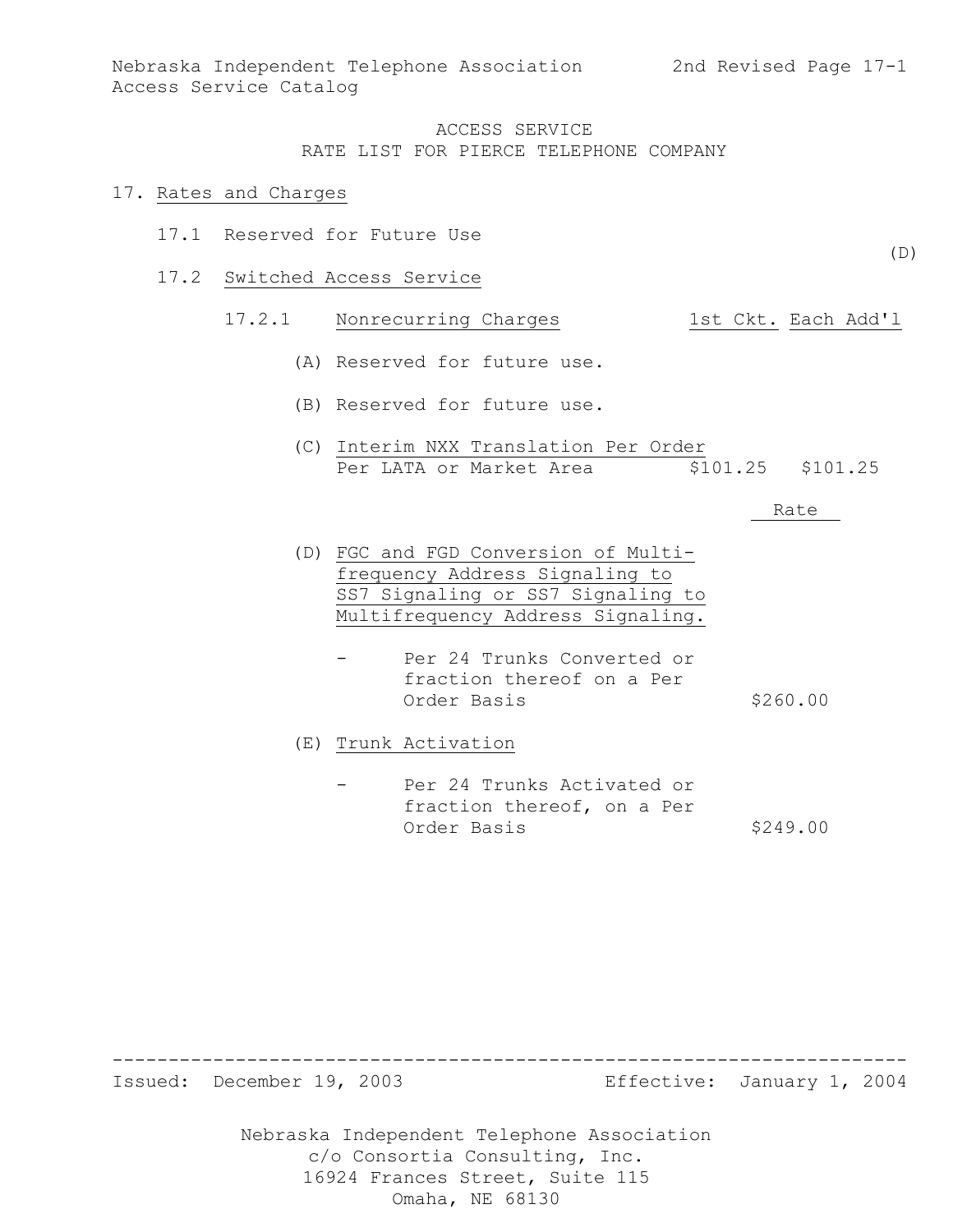Nebraska Independent Telephone Association 4th Revised Page 17-2 Access Service Catalog

ACCESS SERVICE

RATE LIST FOR PIERCE TELEPHONE COMPANY

### 17. Rates and Charges

|                                        | 17.2.2 Local Transport |                                                                              | Rate |                          |     |
|----------------------------------------|------------------------|------------------------------------------------------------------------------|------|--------------------------|-----|
|                                        |                        | Direct Trunked Transport<br>Direct Trunked Facility<br>Per Mile              |      |                          |     |
|                                        |                        | - Voice Grade                                                                |      | (See Note 2)             |     |
|                                        |                        | - High Capacity DS1                                                          |      | (See Note 2)             |     |
|                                        |                        | - High Capacity DS3                                                          |      | (See Note 2)             |     |
|                                        |                        | Direct Trunked Termination                                                   |      |                          |     |
|                                        |                        | Per Termination                                                              |      |                          |     |
|                                        |                        | - Voice Grade                                                                |      | (See Note 2)             |     |
|                                        |                        | - High Capacity DS1                                                          |      | (See Note 2)             |     |
|                                        |                        | - High Capacity DS3                                                          |      | (See Note 2)             |     |
|                                        |                        | Multiplexing                                                                 |      |                          |     |
|                                        |                        | Per Arrangement                                                              |      |                          |     |
|                                        |                        | DS3 to DS1                                                                   |      | (See Note 2)             |     |
|                                        |                        | DS1 to Voice                                                                 |      | (See Note 2)             |     |
|                                        |                        | Tandem Switched Transport                                                    |      |                          |     |
|                                        |                        | (Applies to Non-Toll Free Only)                                              |      |                          | (C) |
|                                        |                        | Tandem Switched Facility                                                     |      |                          |     |
|                                        |                        | Per Access Minute Per Mile                                                   |      |                          |     |
|                                        |                        | Originating                                                                  |      | \$0.00107746             |     |
|                                        |                        | Terminating                                                                  |      | (See Note 1)             |     |
|                                        |                        | Tandem Switched Termination                                                  |      |                          |     |
|                                        |                        | Per Access Minute Per Term.                                                  |      |                          |     |
|                                        |                        | Originating                                                                  |      | \$0.00679625             |     |
|                                        |                        | Terminating                                                                  |      | (See Note 1)             |     |
|                                        |                        | Network Blocking Per Blocked Call                                            |      |                          |     |
|                                        |                        | Applies to FGD only                                                          |      | \$0.0155                 |     |
| and terminating TST.                   |                        | NOTE 1: Rate mirrors NECA Tariff FCC No. 5 for terminating TSF               |      |                          |     |
| NOTE 2:<br>Transport and Multiplexing. |                        | Rate mirrors NECA Tariff FCC No. 5 for Direct Trunk                          |      |                          |     |
| Issued: June 30, 2021                  |                        |                                                                              |      | Effective: July 10, 2021 |     |
|                                        |                        |                                                                              |      |                          |     |
|                                        |                        | Nebraska Independent Telephone Association<br>c/o Consortia Consulting, Inc. |      |                          |     |
|                                        |                        |                                                                              |      |                          |     |

16924 Frances Street, Suite 115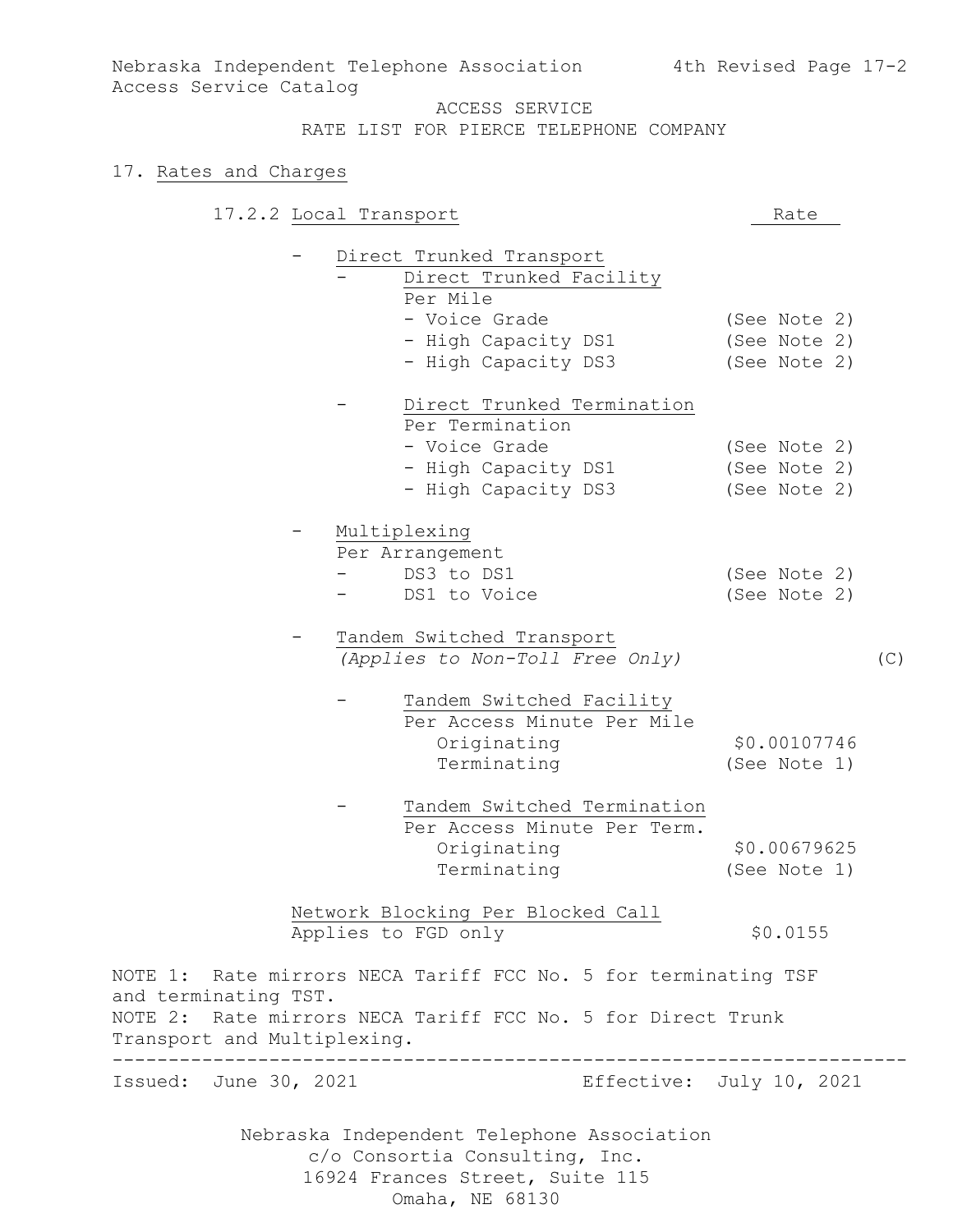### 17. Rates and Charges (Cont'd.)

- 17.2 Switched Access Service (Cont'd.)
	- 17.2.2 Local Transport (Cont'd.)
		- (A) Common Channel Signaling Network Connection\*

|     |                                                                                                                                                 | Rate |
|-----|-------------------------------------------------------------------------------------------------------------------------------------------------|------|
| (1) | Signaling Network Access Link                                                                                                                   |      |
|     | - Signaling Mileage<br>Facility Per Mile                                                                                                        | N/A  |
|     | $\alpha$ , and $\alpha$ , and $\alpha$ , and $\alpha$ , and $\alpha$ , and $\alpha$ , and $\alpha$ , and $\alpha$ , and $\alpha$ , and $\alpha$ |      |

- Signaling Mileage Termination per Termination N/A

| (2) STP Port |     |
|--------------|-----|
| - per Port   | N/A |

(B) 800 Data Base Access Service Queries (C)

| Per Query |                    |  |                |  |
|-----------|--------------------|--|----------------|--|
|           | - Basic            |  | (See Note) (R) |  |
|           | - Vertical Feature |  | (See Note) (R) |  |

\*Available where technically feasible, as designated in NECA Tariff F.C.C. No. 4, Wire Center Information.

NOTE: Rate Mirrors NECA Tariff No. 5 for 800 Data Base Queries.

-----------------------------------------------------------------------

Issued: June 30, 2021 Effective: July 10, 2021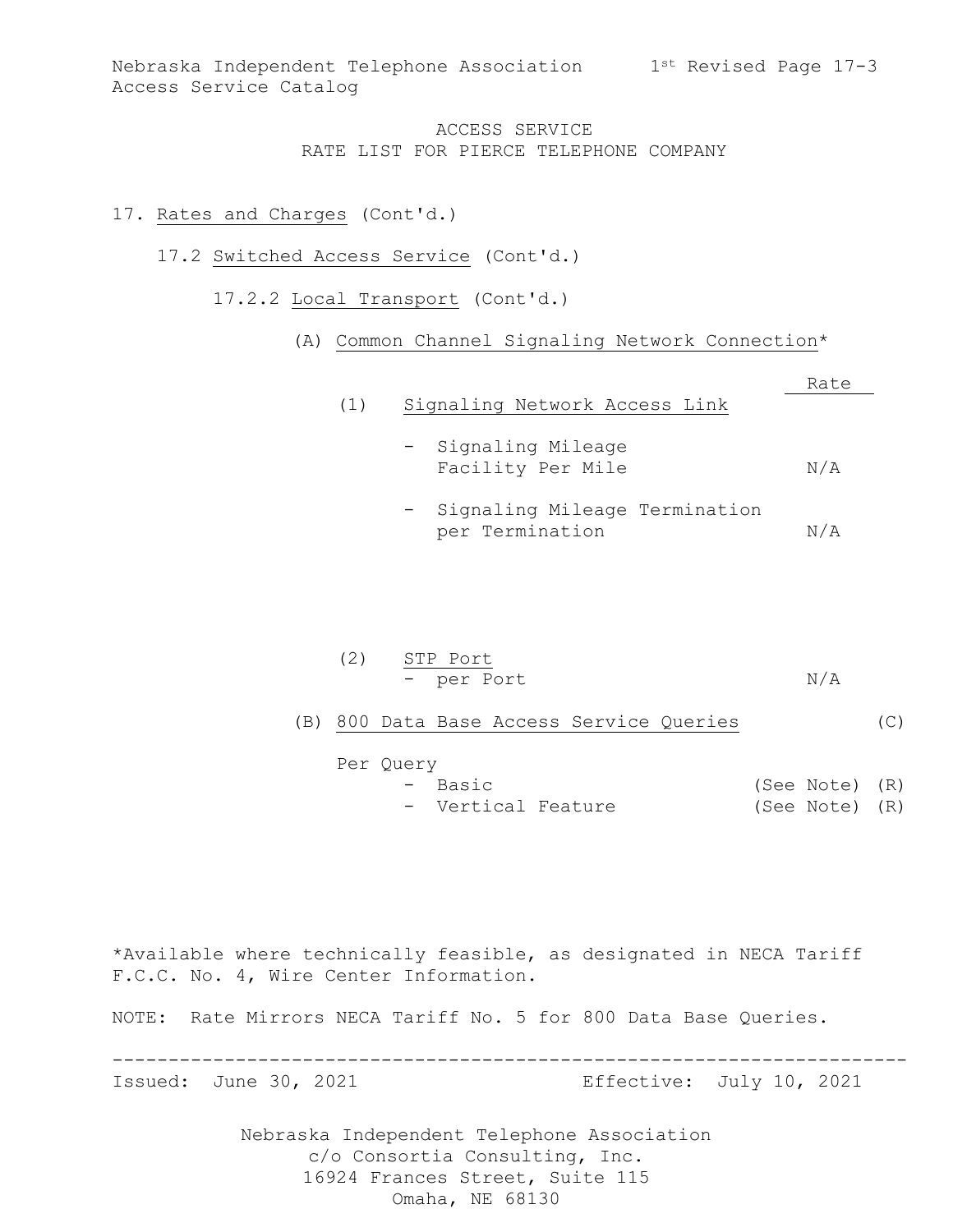| Nebraska Independent Telephone Association<br>Access Service Catalog                                                                                                                                          | 2nd Revised Page 17-4                             |
|---------------------------------------------------------------------------------------------------------------------------------------------------------------------------------------------------------------|---------------------------------------------------|
| ACCESS SERVICE<br>RATE LIST FOR PIERCE TELEPHONE COMPANY                                                                                                                                                      |                                                   |
| 17. Rates and Charges (Cont'd.)<br>17.2 Switched Access Service (Cont'd.)                                                                                                                                     |                                                   |
| 17.2.3 End Office                                                                                                                                                                                             |                                                   |
| (A) Local Switching<br>Per Access Minute                                                                                                                                                                      | Rate                                              |
| (Applies to Non-Toll Free)<br>Originating<br>Terminating                                                                                                                                                      | (C)<br>\$0.03214875<br>(See Note 1)               |
| (Applies to Toll Free Only)<br>Originating<br>Terminating                                                                                                                                                     | (N)<br>(See Note 2)<br>(N)<br>(See Note 2)<br>(N) |
| (B) Information Surcharge<br>Per 100 Access Minutes                                                                                                                                                           |                                                   |
| (Applies to Non-Toll Free)<br>Originating<br>Terminating                                                                                                                                                      | (C)<br>\$0.02162500<br>(See Note 1)               |
| (Applies to Toll Free Only)<br>Originating<br>Terminating                                                                                                                                                     | (N)<br>(See Note 2)<br>(N)<br>(See Note 2)<br>(N) |
| 17.2.4 Reserved for future use.                                                                                                                                                                               |                                                   |
| 17.2.5 Directory Assistance Service<br>(A) Directory Assistance Service<br>A Directory Assistance Service<br>Charge applies for each call to<br>Directory Assistance Service.<br>(B) Reserved for future use. | Rate<br>N/A                                       |
| NOTE 1: Rate mirrors NECA Tariff FCC No. 5 for terminating Local<br>Switching and terminating Information Surcharge.                                                                                          |                                                   |
| NOTE 2: Rate mirrors NECA Tariff FCC No. 5 for Toll Free Local<br>Switching and Toll Free Information Surcharge.                                                                                              |                                                   |
| Issued: June 30, 2021                                                                                                                                                                                         | Effective: July 10, 2021                          |
| Nebraska Independent Telephone Association<br>c/o Consortia Consulting, Inc.<br>16924 Frances Street, Suite 115<br>Omaha, NE 68130                                                                            |                                                   |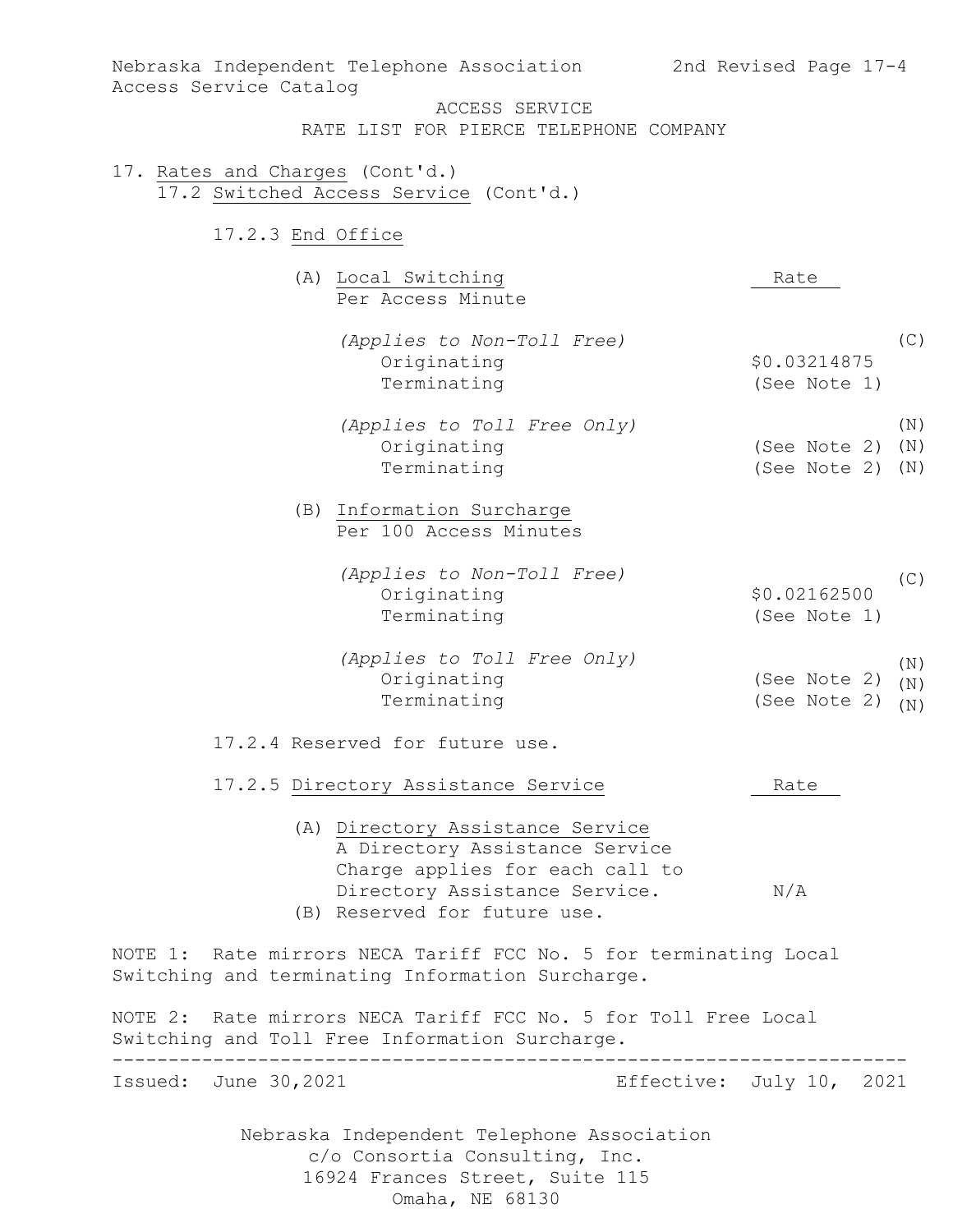## 17. Rates and Charges (Cont'd.)

### 17.2 Switched Access Service (Cont'd.)

- 17.2.5 Directory Assistance Service (Cont'd.)
	- (C) Credit Allowance for Uncompleted Rate DA Calls

In addition to the credit allowance for Directory Assistance Service Call as set forth in 9.4.8(A) of NECA TARIFF F.C.C. NO. 5, there is also a credit allowance for the Switched Access Service portion in the originating LATA of such DA call. The credit will be as set forth following:

- (1) Reserved for future use.
- (2) Credit per call when FGA or FGB Switched Access Service is billed using per minute rates  $N/A$
- (3) Credit per call when FGC or FGD Switched Access Service is billed using per minute rates  $N/A$

17.2.7 Reserved for future use.

Nebraska Independent Telephone Association c/o Consortia Consulting, Inc. ----------------------------------------------------------------------- Issued: August 20, 1999 Effective: September 1, 1999

16924 Frances Street, Suite 115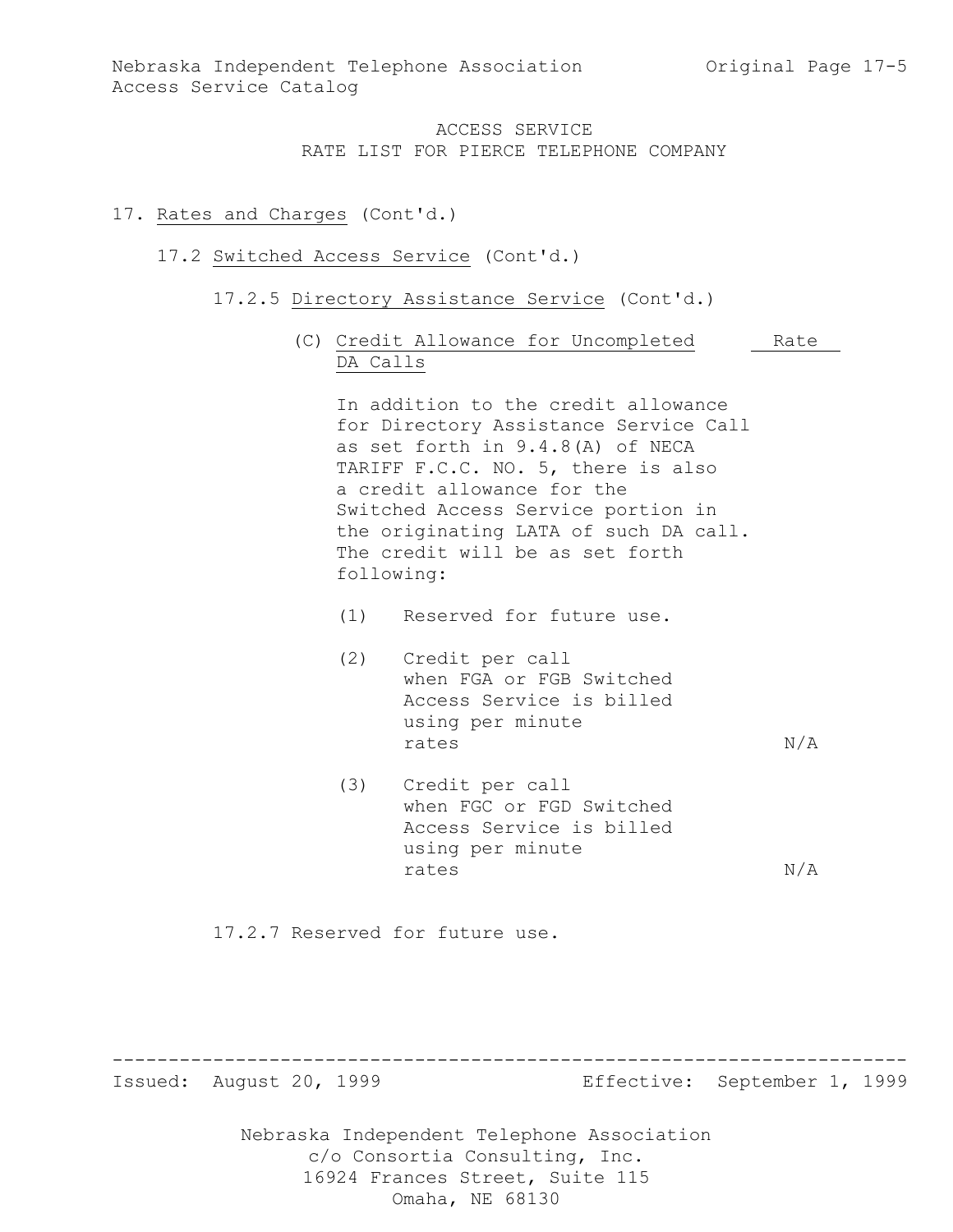Nebraska Independent Telephone Association and Original Page 17-6 Access Service Catalog

ACCESS SERVICE RATE LIST FOR PIERCE TELEPHONE COMPANY

### 17. Rates and Charges (Cont'd.)

# 17.3 Special Access Service

|                                                 |                            | 17.3.1 Reserved for future use.<br>17.3.2 Reserved for future use.<br>17.3.3 Reserved for future use. |                                                    |                                                      |
|-------------------------------------------------|----------------------------|-------------------------------------------------------------------------------------------------------|----------------------------------------------------|------------------------------------------------------|
|                                                 | 17.3.4 Voice Grade Service |                                                                                                       |                                                    |                                                      |
|                                                 |                            | NECA TARIFF F.C.C. NO. 5, Section 7.6.                                                                | $NRC*$                                             | Regulations for Voice Grade Service are set forth in |
|                                                 |                            | (A) Channel Termination                                                                               | Rate Ckt.                                          | Monthly 1st Each Add'l.<br>Ckt.<br>Per               |
|                                                 |                            |                                                                                                       |                                                    | Termination                                          |
|                                                 | $-Two-wire$<br>-Four-wire  |                                                                                                       | \$22.36 \$78.05 \$78.05<br>\$32.21 \$78.05 \$78.05 |                                                      |
|                                                 | (B) Channel Mileage        |                                                                                                       |                                                    | Monthly<br>Rate                                      |
|                                                 |                            | (1) Channel Mileage Facility<br>Per Mile                                                              |                                                    | \$1.61                                               |
|                                                 |                            | (2) Channel Mileage Termination<br>Per Termination                                                    |                                                    | \$29.88                                              |
|                                                 |                            | (C) Optional Features and Functions                                                                   |                                                    |                                                      |
|                                                 | (1) Bridging               |                                                                                                       |                                                    |                                                      |
|                                                 |                            | (a) Voice Bridging Per Port<br>$-Two-Wire$<br>-Four-Wire                                              |                                                    | \$4.75<br>\$4.75                                     |
|                                                 |                            | (b) Data Bridging Per Port<br>$-Two-Wire$<br>-Four-Wire                                               |                                                    | \$4.75<br>\$4.75                                     |
| *NRC is an abbreviation for nonrecurring charge |                            |                                                                                                       |                                                    |                                                      |
| Issued: August 20, 1999                         |                            |                                                                                                       |                                                    | Effective: September 1, 1999                         |
|                                                 |                            | Nebraska Independent Telephone Association<br>c/o Consortia Consulting, Inc.                          |                                                    |                                                      |

16924 Frances Street, Suite 115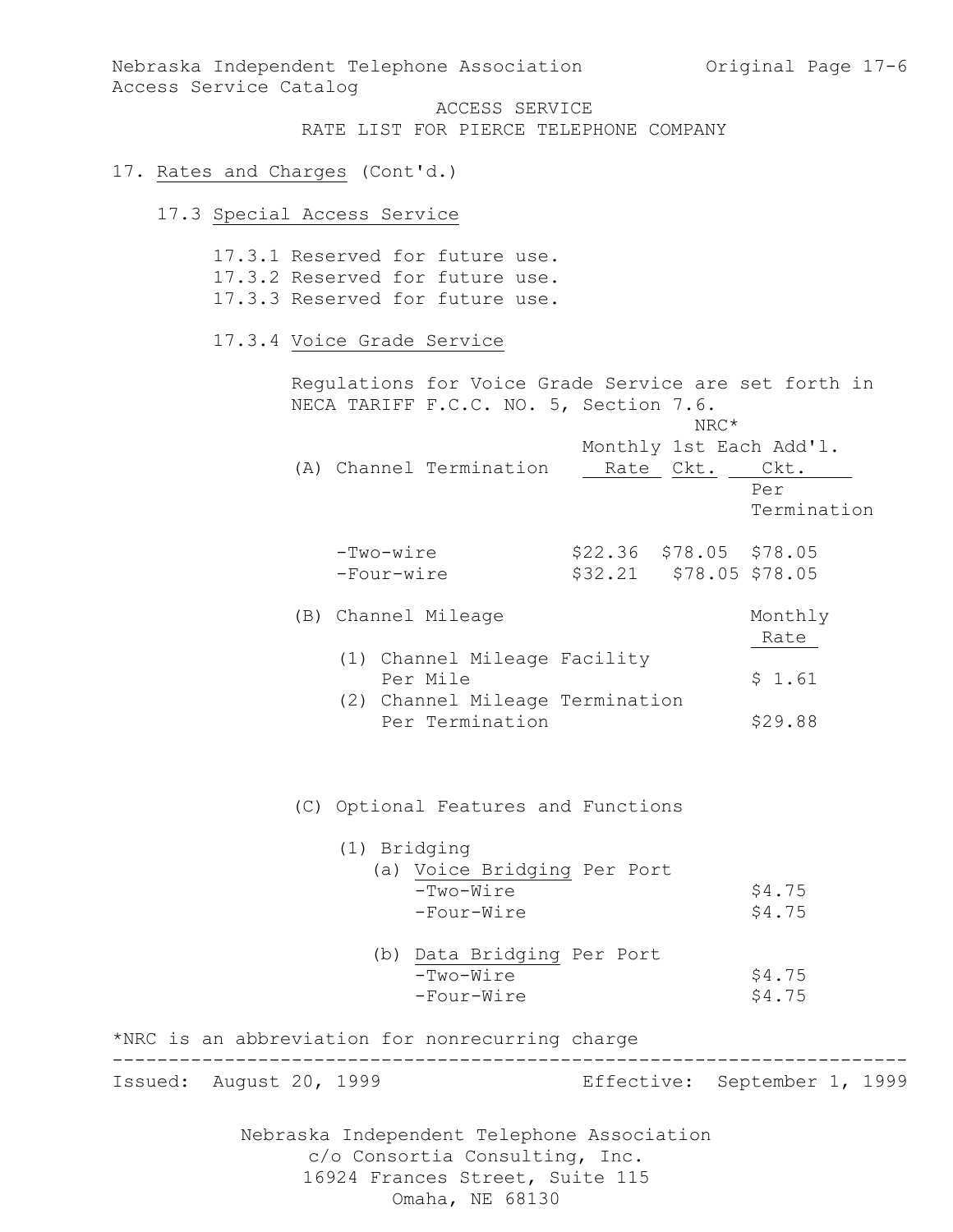### 17. Rates and Charges (Cont'd.)

- 17.3 Special Access Service (Cont'd.)
	- 17.3.4 Voice Grade Service (Cont'd.)
		- (1) Bridging (Cont'd.)
			- (C) Optional Features and Functions (Cont'd.)

|                                                                                                     | Monthly<br>Rate |
|-----------------------------------------------------------------------------------------------------|-----------------|
| (c) Reserved for future use.                                                                        |                 |
| (d) Reserved for future use.                                                                        |                 |
| (e) Telemetry and Alarm Bridging<br>Active Bridging Channel<br>Connections<br>Per Channel Connected |                 |
| -Split Band                                                                                         | \$8.89          |
| -Summation                                                                                          | \$3.47          |

Passive Bridging Channel Connections Per Channel Connected \$0.24

Nebraska Independent Telephone Association c/o Consortia Consulting, Inc. 16924 Frances Street, Suite 115 ----------------------------------------------------------------------- Issued: August 20, 1999 Effective: September 1, 1999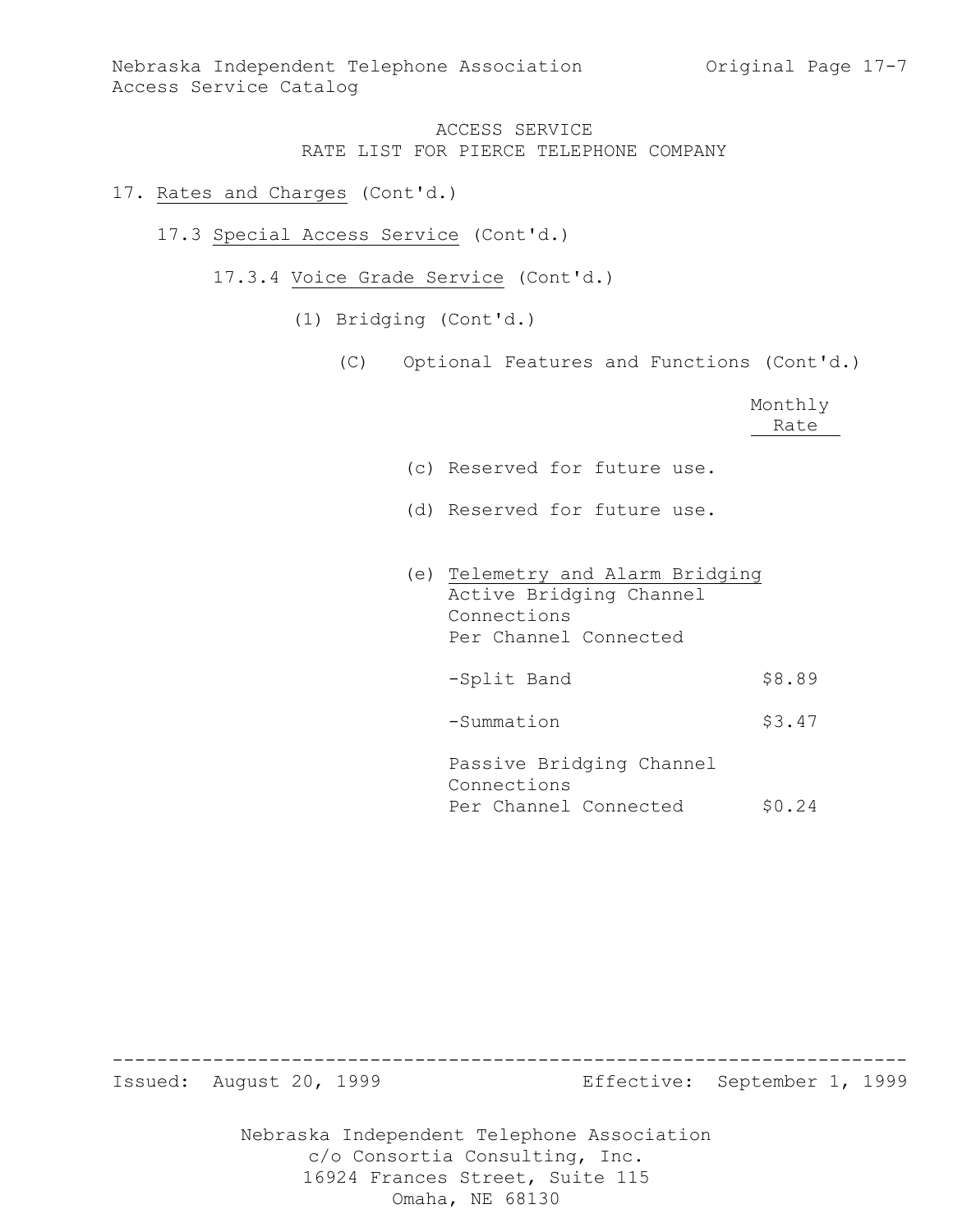Nebraska Independent Telephone Association (Original Page 17-8) Access Service Catalog

### ACCESS SERVICE RATE LIST FOR PIERCE TELEPHONE COMPANY

### 17. Rates and Charges (Cont'd.)

#### 17.3 Special Access Service (Cont'd.)

17.3.4 Voice Grade Service (Cont'd.)

|     | $C = C$<br>$\sqrt{2211}$ $\alpha$ ,                                  |                  |
|-----|----------------------------------------------------------------------|------------------|
|     |                                                                      | Monthly<br>Rate  |
|     | (C) Optional Features and<br>Functions (Cont'd.)                     |                  |
| (2) | Conditioning Per Termination                                         |                  |
|     | - C-Type                                                             | \$5.69           |
|     | Data Capability                                                      | \$3.94           |
| (3) | Improved Return Loss for<br>Transmission<br>Per Termination          |                  |
|     | - Two-Wire<br>- Four-Wire                                            | \$7.15<br>\$7.15 |
| (4) | Customer Specified Receive<br>Level Per Two-Wire Termination \$ 3.44 |                  |
| (5) | Reserved for future use.                                             |                  |
| (6) | Signaling Capability<br>Per Termination                              | \$11.73          |

Nebraska Independent Telephone Association c/o Consortia Consulting, Inc. 16924 Frances Street, Suite 115 Omaha, NE 68130 ----------------------------------------------------------------------- Issued: August 20, 1999 Effective: September 1, 1999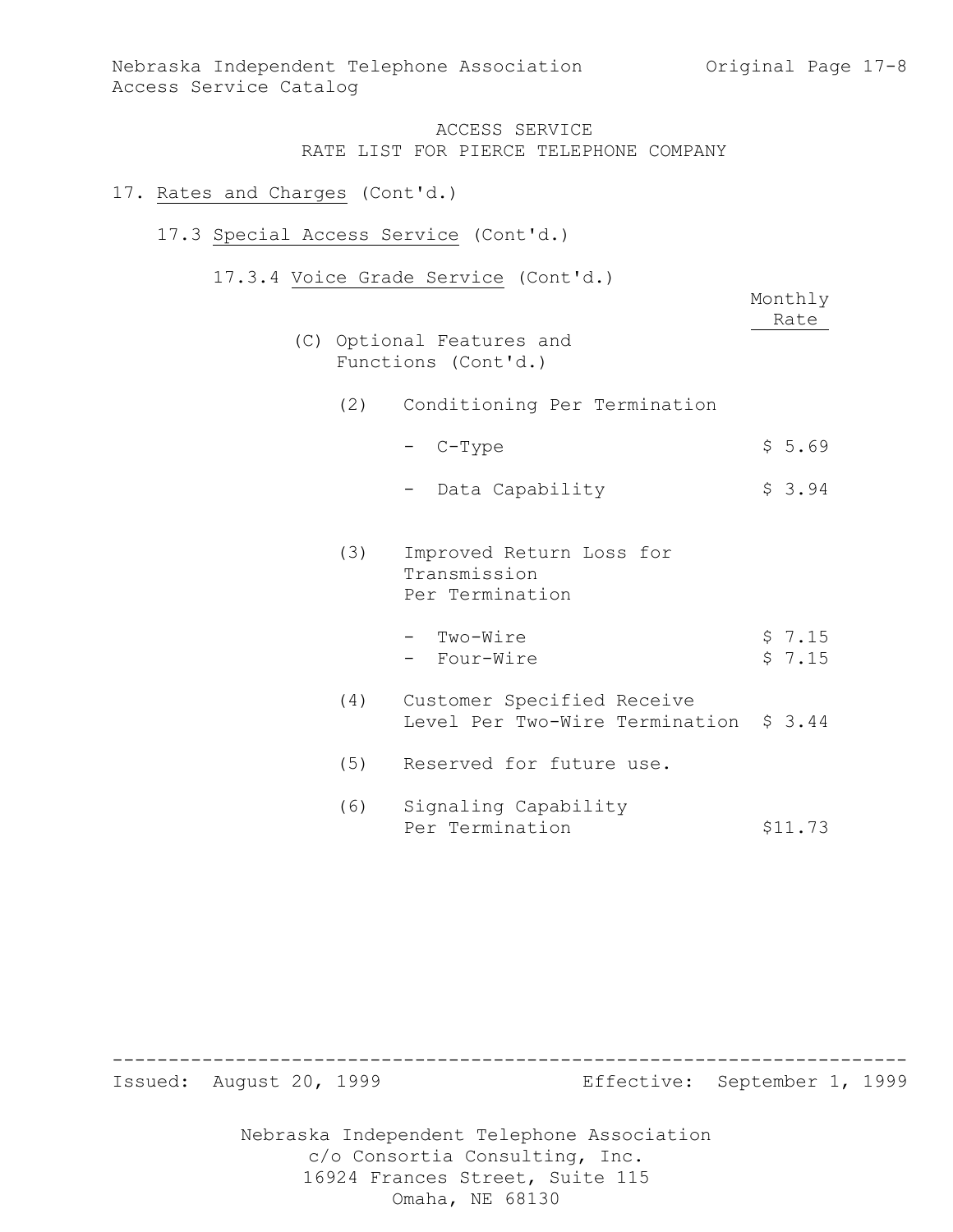### 17. Rates and Charges (Cont'd.)

- 17.3 Special Access Service (Cont'd.)
	- 17.3.4 Voice Grade Service (Cont'd.)

Monthly Rate

- (C) Optional Features and Functions (Cont'd.)
	- (7) Selective Signaling Arrangement Per Arrangement \$6.38
	- (8) Transfer Arrangement (key activated or dial-up\*)
		- Per four port arrangement including control channel termination\*\* \$3.01
		- Per five port arrangement including control channel termination\*\* \$6.85
	- (9) Public Packet Switching Network (PPSN) Interface Arrangement Per Arrangement ICB

NOTE: ICB rates and charges shall be filed in 17.3.9.

\*The dial-up option requires the customer to purchase the Controller Arrangement, which is described in NECA TARIFF F.C.C. NO. 5, Section 13.3.4.

\*\*An additional Channel Termination charge will apply whenever a spare channel is configured as a leg to the customer designated premises. Additional channel mileage charges will also apply when the transfer arrangement is not located in the customer designated premises serving wire center.

-----------------------------------------------------------------------

Issued: August 20, 1999 Effective: September 1, 1999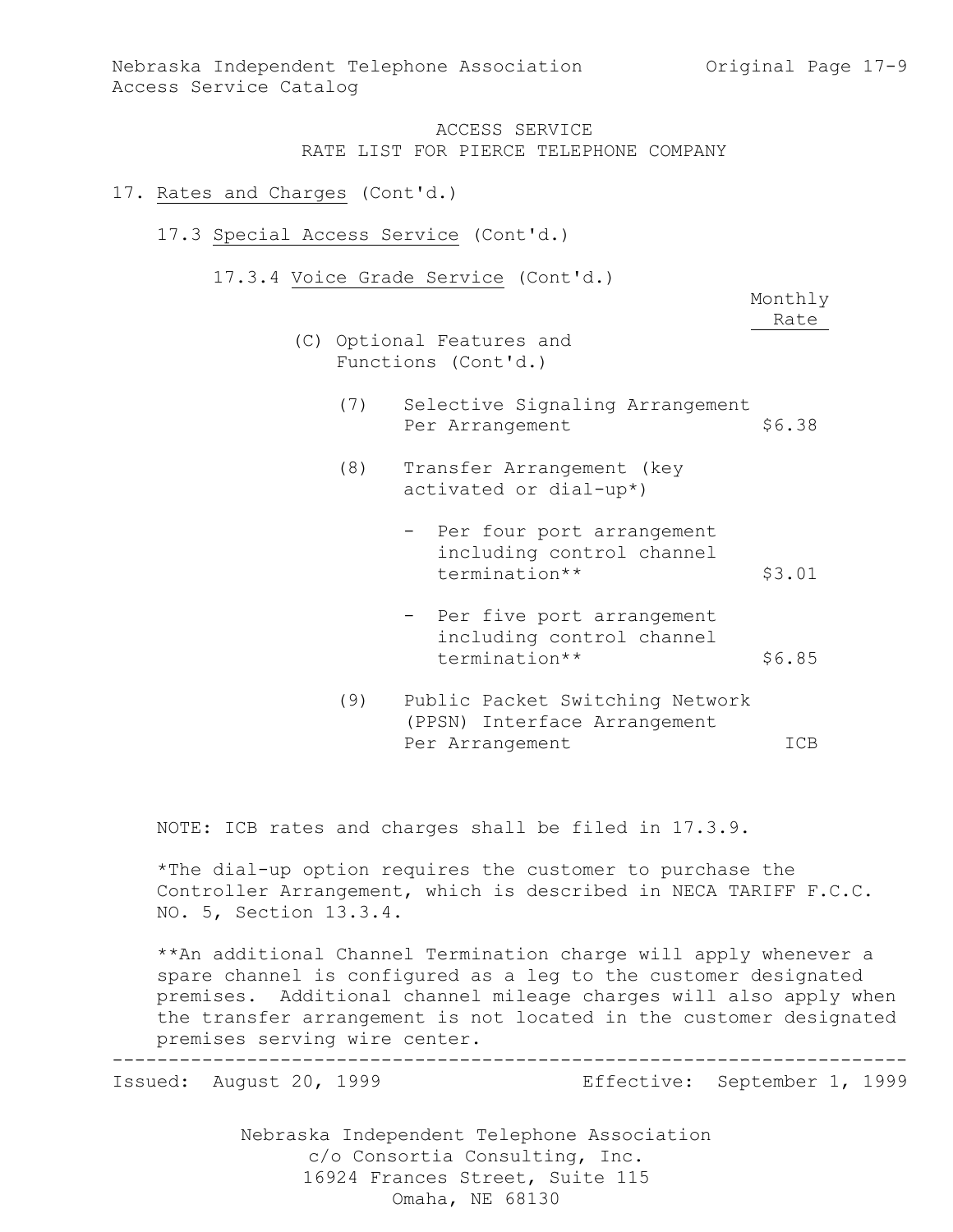### 17. Rates and Charges (Cont'd.)

#### 17.3 Special Access Service (Cont'd.)

# 17.3.5 Program Audio Service\*

Regulations concerning Program Audio Service are set forth in Section 7.7 of NECA TARIFF F.C.C. NO. 5.

|                            |     |                                                                                   | Rate                                | Monthly Nonrecurring<br>Charge         |
|----------------------------|-----|-----------------------------------------------------------------------------------|-------------------------------------|----------------------------------------|
|                            |     | Termination<br>Per Termination                                                    | (A)                                 | Channel                                |
|                            |     | $-200$ to 3500 Hz<br>$-100$ to 5000 Hz<br>$-50$ to 8000 Hz<br>$-50$ to 15000 Hz   | \$41.60<br>44.82<br>44.82<br>44.82  | \$189.00<br>189.00<br>189.00<br>189.00 |
|                            |     | (B) Channel Mileage                                                               |                                     |                                        |
|                            | (1) | Channel Mileage Facility<br>Per Mile                                              |                                     |                                        |
|                            |     | $-200$ to $3500$ Hz<br>$-100$ to 5000 Hz<br>- 50 to 8000 Hz<br>$-$ 50 to 15000 Hz | \$3.46<br>6.91<br>10.37<br>13.84    |                                        |
|                            | (2) | Channel Mileage<br>Termination<br>Per Termination                                 |                                     |                                        |
|                            |     | - 200 to 3500 Hz<br>$-100$ to 5000 Hz<br>- 50 to 8000 Hz<br>- 50 to 15000 Hz      | \$31.27<br>62.54<br>93.81<br>125.08 |                                        |
| $\star$<br>monthly charge. |     | Daily Rates are 1/10th of the monthly rates, up to a maximum of the               |                                     |                                        |
| Issued: August 20, 1999    |     |                                                                                   |                                     | Effective: September 1, 1999           |
|                            |     | Nebraska Independent Telephone Association<br>c/o Consortia Consulting, Inc.      |                                     |                                        |

16924 Frances Street, Suite 115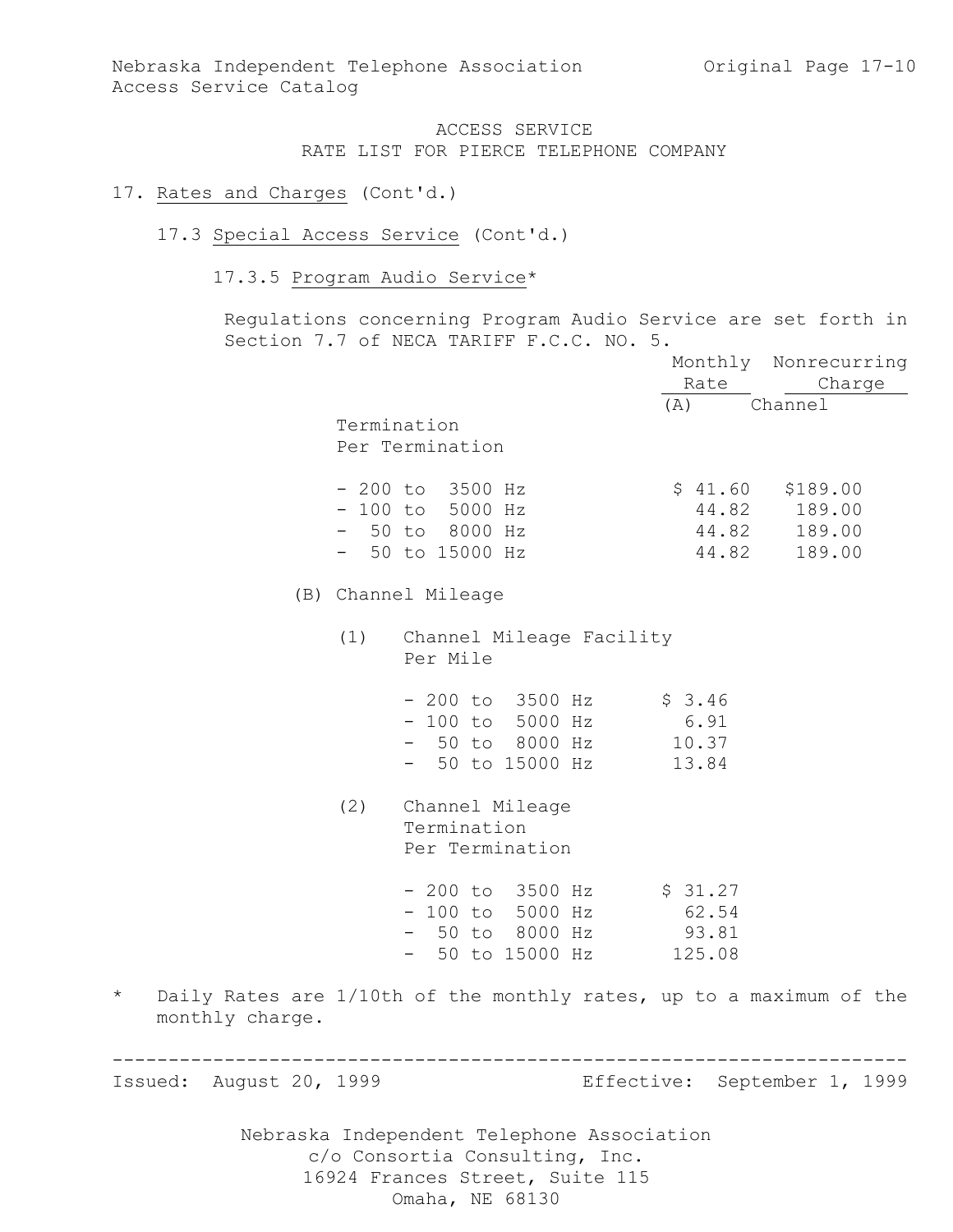### 17. Rates and Charges (Cont'd.)

### 17.3 Special Access Service (Cont'd.)

17.3.5 Program Audio Service\* (Cont'd.)

|     |                                              | Monthly<br>Rate |
|-----|----------------------------------------------|-----------------|
|     | (C) Optional Features and Functions          |                 |
| (1) | Bridging, Distribution<br>Amplifier Per Port | \$19.19         |
| (2) | Gain Conditioning<br>Per Service             | \$11.23         |
| (3) | Stereo<br>Per Service                        | \$18.24         |

17.3.6 Reserved for future use.

\* Daily Rates are 1/10th of the monthly rates, up to a maximum of the monthly charge.

-----------------------------------------------------------------------

Issued: August 20, 1999 Effective: September 1, 1999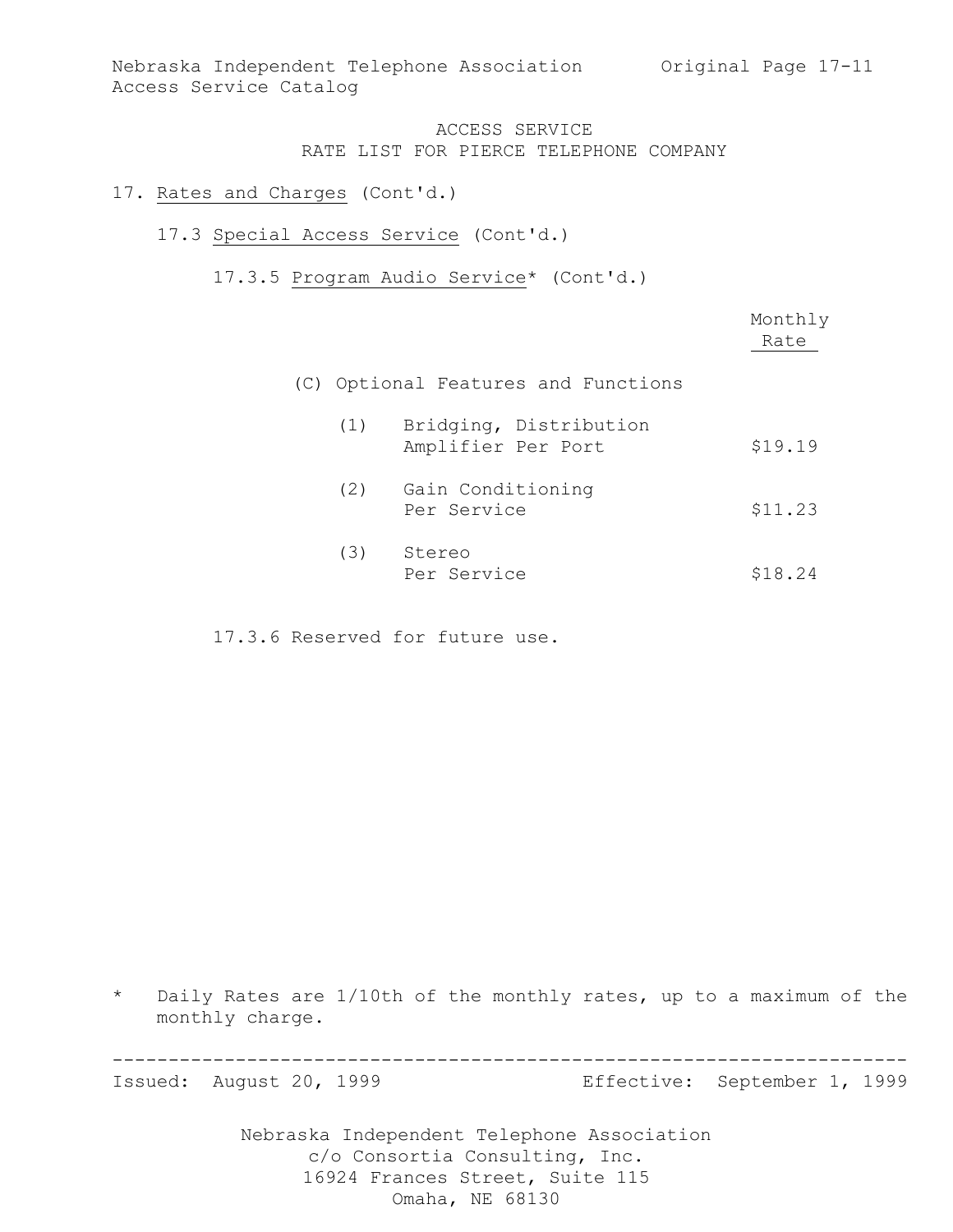| Nebraska Independent Telephone Association 6 0riginal Page 17-12<br>Access Service Catalog |                                                                                                                                                                                   |       |                                                                                   |        |
|--------------------------------------------------------------------------------------------|-----------------------------------------------------------------------------------------------------------------------------------------------------------------------------------|-------|-----------------------------------------------------------------------------------|--------|
|                                                                                            | ACCESS SERVICE<br>RATE LIST FOR PIERCE TELEPHONE COMPANY                                                                                                                          |       |                                                                                   |        |
| 17. Rates and Charges (Cont'd.)                                                            | 17.3 Special Access Service (Cont'd.)<br>17.3.7 Digital Data Service<br>Regulations concerning Digital Data<br>Service are set forth in NECA TARIFF<br>F.C.C. NO. 5, Section 7.9. |       |                                                                                   |        |
|                                                                                            |                                                                                                                                                                                   |       | Monthly Nonrecurring Charges<br>Rate 1st Ckt. Each Add'l                          |        |
|                                                                                            | (A) Channel Termination<br>Per Termination<br>- 2.4 kbps<br>$-4.8$ kbps<br>- 9.6 kbps 55.73 241.00 241.00<br>- 56.0 kbps<br>- 64.0 kbps                                           | 55.73 | \$55.73 \$241.00 \$241.00<br>55.73 241.00 241.00<br>55.73 241.00 241.00<br>241.00 | 241.00 |
|                                                                                            | (B) Channel Mileage                                                                                                                                                               |       |                                                                                   |        |
|                                                                                            | (1) Channel Mileage Facility<br>Per Mile                                                                                                                                          |       |                                                                                   |        |
|                                                                                            | $-2.4$ kbps $$3.00$<br>$-4.8 \text{ kbps}$ 3.00<br>- 9.6 kbps 3.00<br>- 56.0 kbps 6.01<br>$-64.0$ kbps                                                                            | 6.01  |                                                                                   |        |
|                                                                                            | (2) Channel Mileage Termination<br>Per Termination                                                                                                                                |       |                                                                                   |        |
|                                                                                            | $-2.4$ kbps \$21.78<br>$-4.8$ kbps $21.78$<br>- 9.6 kbps 21.78<br>- 56.0 kbps 43.57<br>- 64.0 kbps 43.57                                                                          |       |                                                                                   |        |
|                                                                                            | (C) Optional Features and Functions Rate                                                                                                                                          |       | Monthly                                                                           |        |
|                                                                                            | (1) Bridging Per Port \$4.75                                                                                                                                                      |       |                                                                                   |        |
| Issued: August 20, 1999                                                                    |                                                                                                                                                                                   |       | Effective: September 1, 1999                                                      |        |
|                                                                                            | Nebraska Independent Telephone Association<br>c/o Consortia Consulting, Inc.<br>16924 Frances Street, Suite 115                                                                   |       |                                                                                   |        |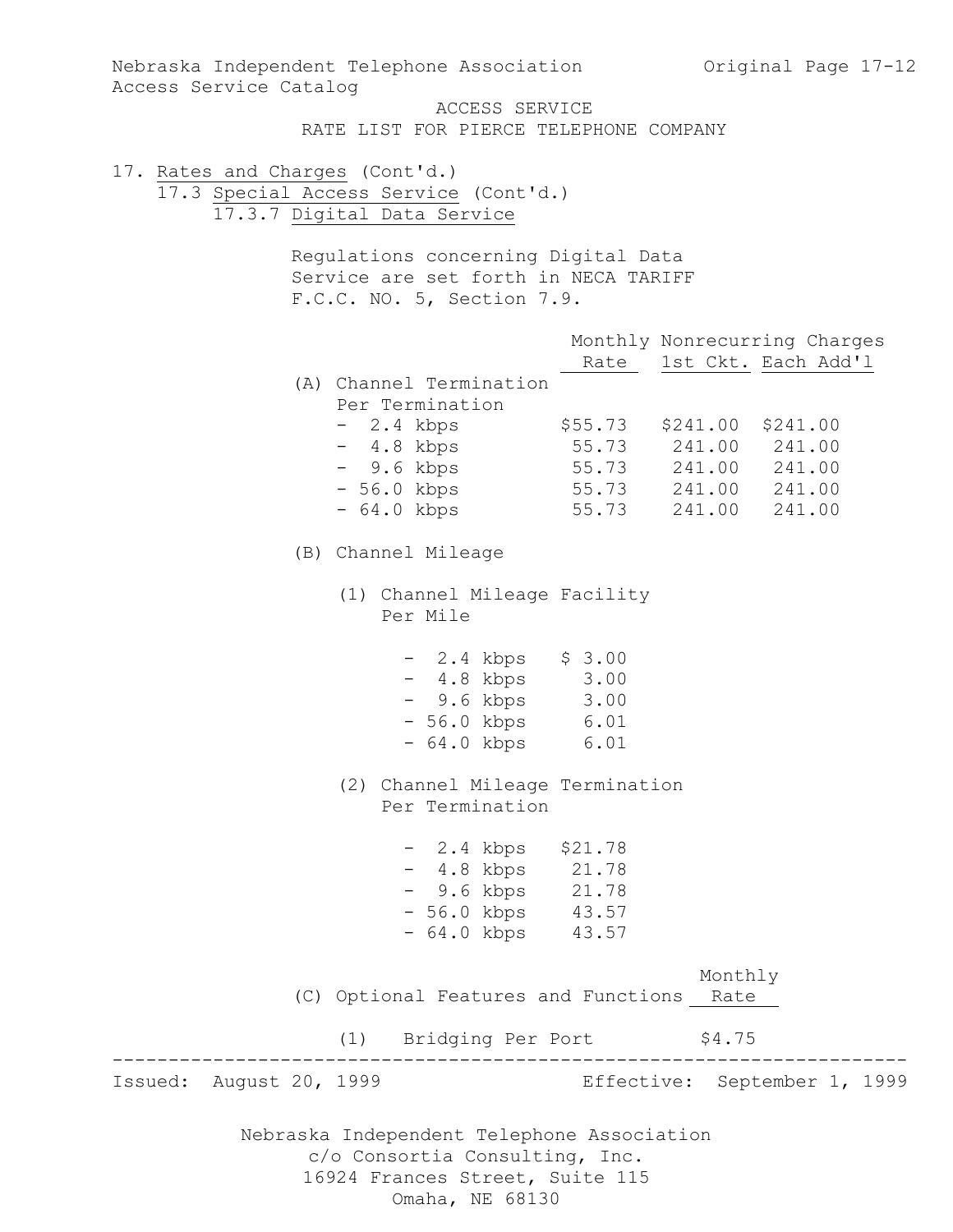Nebraska Independent Telephone Association (Original Page 17-13) Access Service Catalog

# ACCESS SERVICE RATE LIST FOR PIERCE TELEPHONE COMPANY

#### 17. Rates and Charges (Cont'd.)

- 17.3 Special Access Service (Cont'd.)
	- 17.3.7 Digital Data Service (Cont'd.)

Monthly

- (C) Optional Features and Functions Rate (Cont'd.)
	- (2) Loop Transfer Arrangement \$5.97 Per Four Key Arrangement\*
	- (3) Public Packet Switching Network Interface Arrangement
		- Per 9.6 kbps arrangement ICB - Per 56.0 kbps arrangement ICB

| (D) Term Discounts |           |                             | Percentage |
|--------------------|-----------|-----------------------------|------------|
|                    |           | 56.0 and 64.0 Kbps Services |            |
|                    | 36 months |                             | 10%        |
|                    | 60 months |                             | 20%        |

\* An additional Channel Termination charge will apply whenever a spare channel is configured as a leg to the customer designated premises. Additional Channel Mileage charges will also apply when the transfer arrangement is not located in the customer designated premises serving wire center.

ICB rates and charges are filed in 17.3.9 following.

-----------------------------------------------------------------------

Issued: August 20, 1999 Effective: September 1, 1999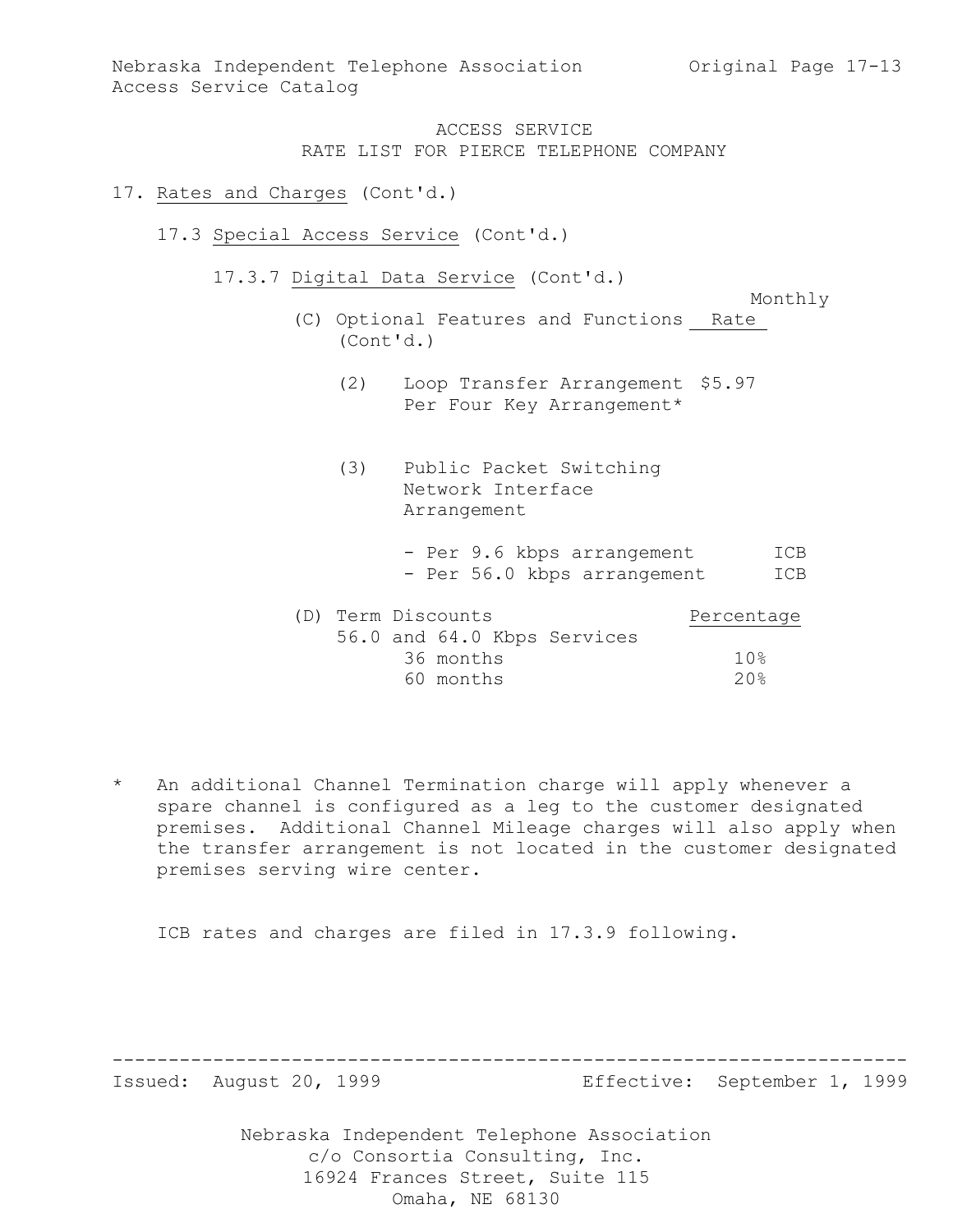| Nebraska Independent Telephone Association Original Page 17-14<br>Access Service Catalog                        |            |                                                          |            |  |
|-----------------------------------------------------------------------------------------------------------------|------------|----------------------------------------------------------|------------|--|
| ACCESS SERVICE<br>RATE LIST FOR PIERCE TELEPHONE COMPANY                                                        |            |                                                          |            |  |
| 17. Rates and Charges (Cont'd.)<br>17.3 Special Access Service (Cont'd.)                                        |            |                                                          |            |  |
| 17.3.8 High Capacity Service                                                                                    |            |                                                          |            |  |
| Regulations concerning High Capacity<br>Service are set forth in 7.10 of<br>NECA TARIFF F.C.C. NO. 5.           |            | Monthly Nonrecurring Charges<br>Rate 1st Ckt. Each Add'l |            |  |
| (A) Channel Termination<br>Per Termination                                                                      |            |                                                          |            |  |
| - DS1 1.544 Mbps \$61.52 \$327.00 \$327.00<br>- DS1C 3.152 Mbps<br>- DS2 6.312 Mbps                             | ICB<br>ICB | ICB<br>ICB                                               | ICB<br>ICB |  |
| - Capacity of 1 DS3<br>44.736 Mbps Interface<br>Per DS3 Channel<br>Installed                                    | ICB        | ICB                                                      | ICB        |  |
| - Capacity of 3 DS3<br>44.736 Mbps Interface<br>Per DS3 Channel<br>Installed                                    | ICB        | ICB                                                      | ICB        |  |
| - Capacity of 6 DS3 ICB<br>44.736 Mbps Interface<br>Per DS3 Channel<br>Installed                                |            | ICB                                                      | ICB        |  |
| - Capacity of 12 DS3 ICB ICB<br>44.736 Mbps Interface<br>Per DS3 Channel<br>Installed                           |            |                                                          | ICB        |  |
| - DS4 274.176 Mbps ICB                                                                                          |            | ICB                                                      | ICB        |  |
| ICB rates and charges are filed in 17.3.9 following.                                                            |            |                                                          |            |  |
| Issued: August 20, 1999                                                                                         |            | Effective: September 1, 1999                             |            |  |
| Nebraska Independent Telephone Association<br>c/o Consortia Consulting, Inc.<br>16924 Frances Street, Suite 115 |            |                                                          |            |  |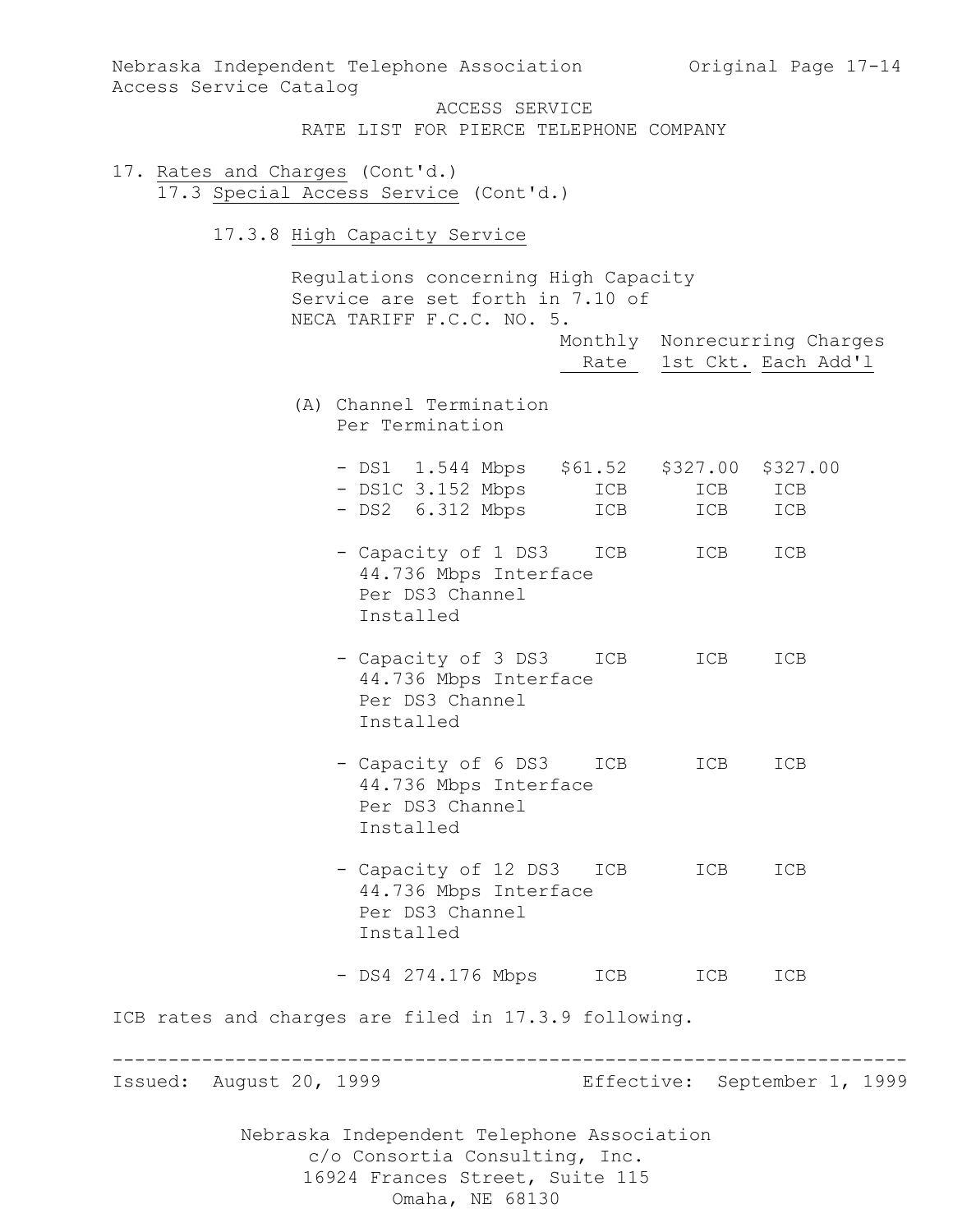| Nebraska Independent Telephone Association (Original Page 17-15<br>Access Service Catalog                          |                                      |
|--------------------------------------------------------------------------------------------------------------------|--------------------------------------|
| ACCESS SERVICE<br>RATE LIST FOR PIERCE TELEPHONE COMPANY                                                           |                                      |
| 17. Rates and Charges (Cont'd.)<br>17.3 Special Access Service (Cont'd.)<br>17.3.8 High Capacity Service (Cont'd.) |                                      |
|                                                                                                                    |                                      |
| (B) Channel Mileage<br>(1) Channel Mileage Facility<br>Per Mile                                                    | Monthly<br>Rate                      |
| $-1.544$ Mbps<br>$-3.152$ Mbps<br>$-6.312$ Mbps<br>$-44.736$ Mbps<br>$-274.176$ Mbps                               | 66.06<br>ICB<br>ICB<br>ICB<br>ICB    |
| (2) Channel Mileage Termination<br>Per Termination                                                                 |                                      |
| $-1.544$ Mbps<br>$-3.152$ Mbps<br>$-6.312$ Mbps<br>- 44.736 Mbps<br>- 274.176 Mbps                                 | 319.10<br>ICB<br>ICB<br>ICB<br>ICB   |
| (C) Term Discounts<br>DS1 and DS3 Services<br>36 months<br>60 months                                               | Percentage<br>10%<br>20%             |
| (D) Optional Features and Functions Monthly Rate                                                                   |                                      |
| (1) Multiplexing, per arrangement                                                                                  |                                      |
| DS4 to DS1<br>DS3 to DS1<br>DS2 to DS1<br>DS1C to DS1<br>DS1 to Voice**                                            | ICB<br>ICB<br>ICB<br>ICB<br>\$196.53 |
| A channel of this DS1 to the Hub can be used for Digital Data<br>$\star\star$<br>Service.                          |                                      |
| Issued: August 20, 1999                                                                                            | Effective: September 1, 1999         |
| Nebraska Independent Telephone Association<br>c/o Consortia Consulting, Inc.<br>16924 Frances Street, Suite 115    |                                      |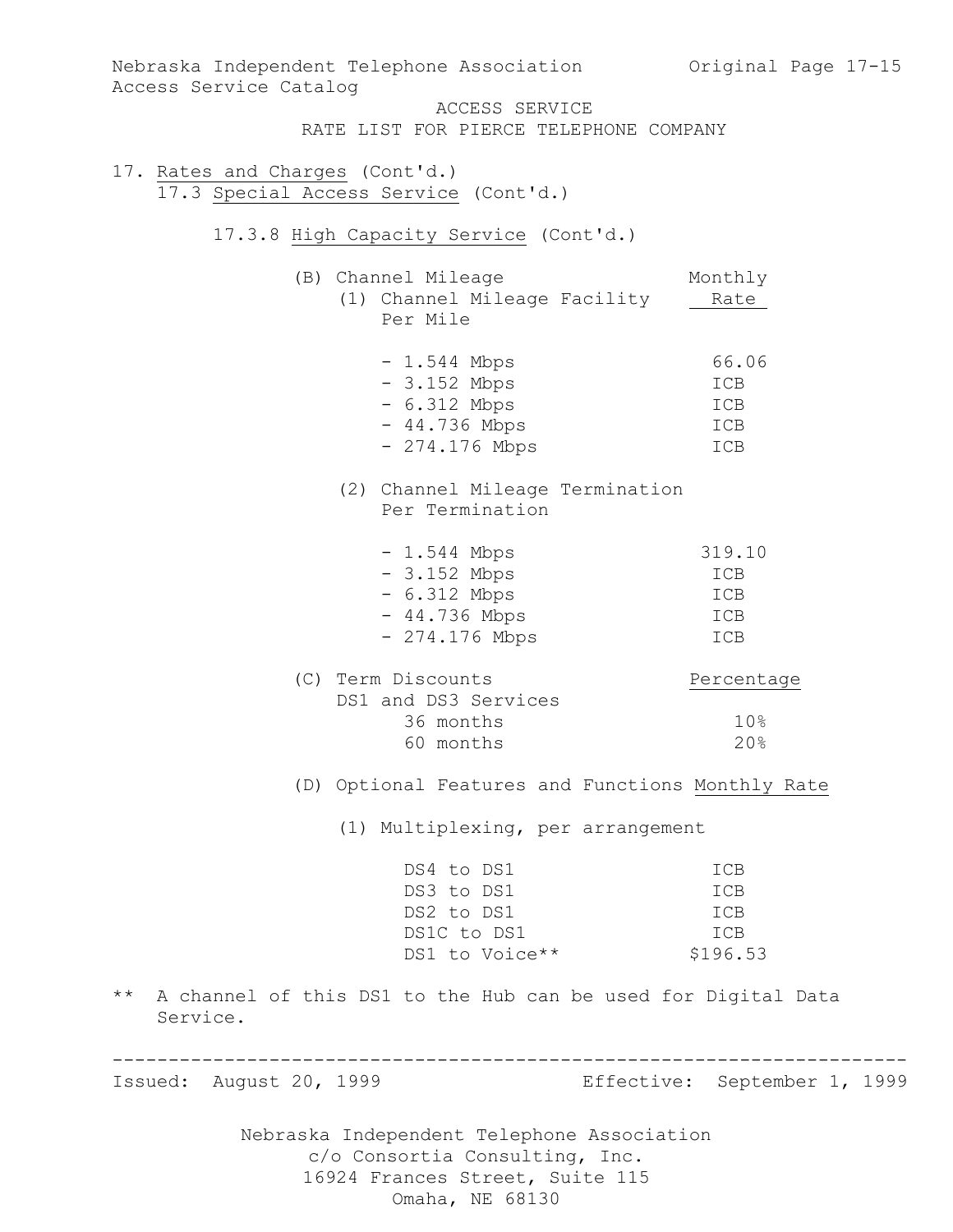| Nebraska Independent Telephone Association Original Page 17-16<br>Access Service Catalog                                                   |          |
|--------------------------------------------------------------------------------------------------------------------------------------------|----------|
| ACCESS SERVICE                                                                                                                             |          |
|                                                                                                                                            |          |
| RATE LIST FOR PIERCE TELEPHONE COMPANY                                                                                                     |          |
| 17. Rates and Charges (Cont'd.)<br>17.3 Special Access Service (Cont'd.)                                                                   |          |
| 17.3.8 High Capacity Service (Cont'd.)                                                                                                     |          |
| (D) Optional Features and Functions Monthly Rate<br>(Cont 'd.)                                                                             |          |
| (1) Multiplexing, per arrangement<br>(Cont 'd.)                                                                                            |          |
| DS1 to DS0<br>DS0 to Subrates                                                                                                              | \$198.38 |
| -Up to 20 2.4 kbps services                                                                                                                | 301.92   |
| -Up to 10 4.8 kbps services                                                                                                                | 185.32   |
| -Up to 5 9.6 kbps services                                                                                                                 | 161.92   |
|                                                                                                                                            |          |
| (2) Automatic Loop Transfer                                                                                                                |          |
| Per Arrangement*                                                                                                                           | \$389.24 |
|                                                                                                                                            |          |
| (3) Transfer Arrangement (key<br>activated or dial-up**)<br>Per four port arrangement including<br>control channel termination*** \$165.42 |          |
| (E) Reserved for future use.                                                                                                               |          |
| (F) Clear Channel Capability<br>- Per 1.544 Mbps transmission path                                                                         | None     |
|                                                                                                                                            |          |

- An additional Channel Termination charge will apply whenever the spare line is provided as a leg to the customer designated premises (CDP).
- \*\* The dial-up option requires the customer to purchase the Controller Arrangement from 13.3.4, as described in NECA TARIFF F.C.C. NO. 5.
- \*\*\* An additional Channel Termination charge will apply whenever a spare channel is configured as a leg to the CDP. Additional channel mileage charges will also apply when the transfer arrangement is not located in the CDP serving wire center.

----------------------------------------------------------------------- Issued: August 20, 1999 Effective: September 1, 1999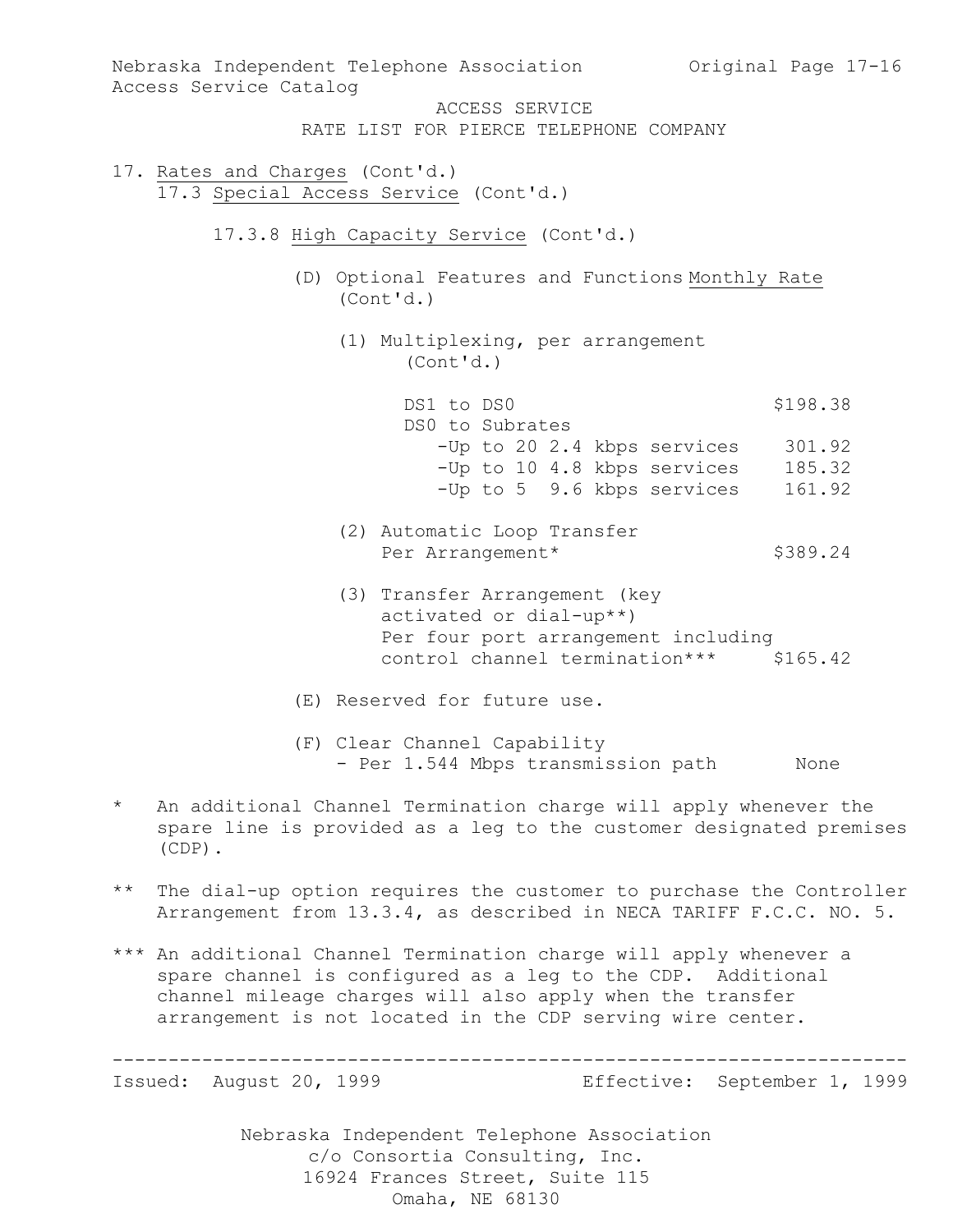Nebraska Independent Telephone Association (Original Page 17-17 Access Service Catalog

## ACCESS SERVICE RATE LIST FOR PIERCE TELEPHONE COMPANY

### 17. Rates and Charges (Cont'd.)

### 17.3 Special Access Service (Cont'd.)

# 17.3.9 Individual Case Filings

Reserved for future use.

Issued: August 20, 1999 Effective: September 1, 1999

Nebraska Independent Telephone Association c/o Consortia Consulting, Inc. 16924 Frances Street, Suite 115 Omaha, NE 68130

-----------------------------------------------------------------------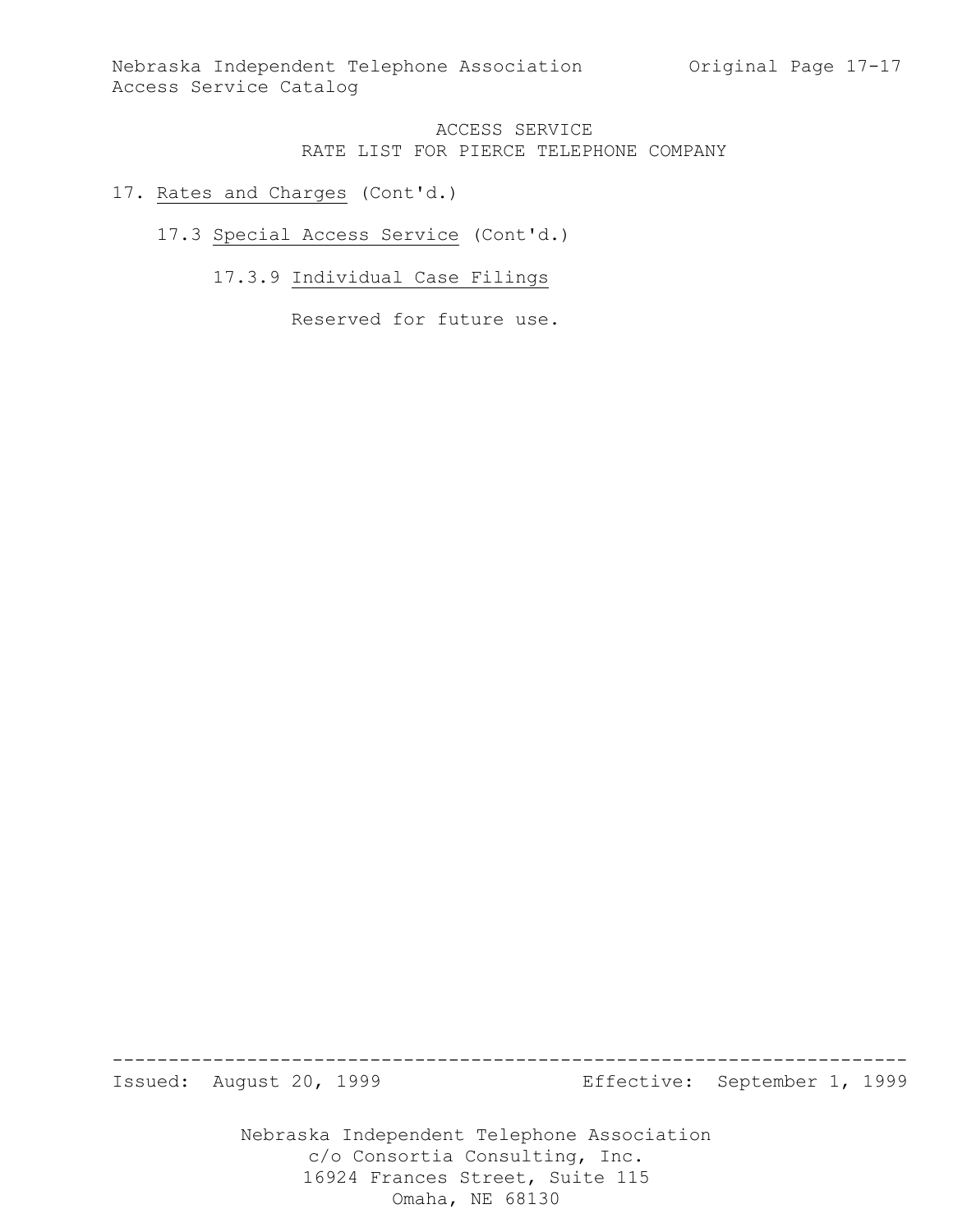Nebraska Independent Telephone Association Original Page 17-18 Access Service Catalog

> ACCESS SERVICE RATE LIST FOR PIERCE TELEPHONE COMPANY

#### 17. Rates and Charges (Cont'd.)

- 17.3 Special Access Service (Cont'd.)
	- 17.3.10 Optional Rate Plan Availability

The Term Discount Plan, as described in Section 7.2.8, is available where billing capability exists.

| 17.3.11 |     | Internet to K-12 Schools                                                                                       | Monthly Nonrecurring<br>Charges<br>Rate |  |
|---------|-----|----------------------------------------------------------------------------------------------------------------|-----------------------------------------|--|
|         | (A) | Channel Termination<br>Per Termination                                                                         | $$22.50$ $$50.00$                       |  |
|         |     |                                                                                                                | Monthly Rate                            |  |
|         | (B) | Channel Mileage<br>(1) Channel Mileage<br>Facility, per<br>airline mile<br>(2) Channel Mileage<br>Termination, | \$0.25                                  |  |
|         |     | per termination                                                                                                | \$2.50                                  |  |

Issued: August 20, 1999 Effective: September 1, 1999

Nebraska Independent Telephone Association c/o Consortia Consulting, Inc. 16924 Frances Street, Suite 115 Omaha, NE 68130

-----------------------------------------------------------------------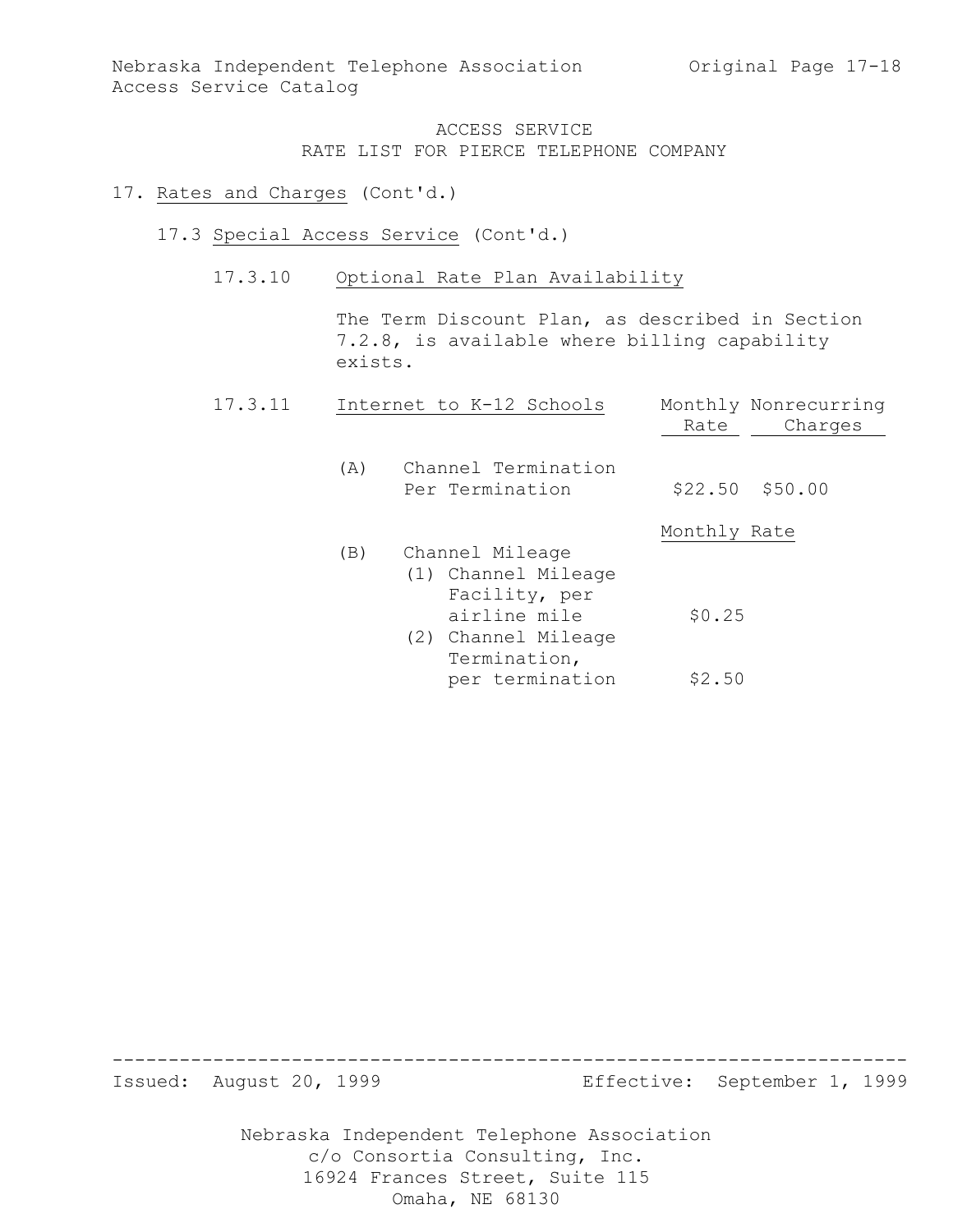Nebraska Independent Telephone Association Original Page 17-19 Access Service Catalog

ACCESS SERVICE

RATE LIST FOR PIERCE TELEPHONE COMPANY

- 17. Rates and Charges (Cont'd.) 17.4 Other Services
	- 17.4.1 Access Ordering

Charge

(A) Access Order Charge

Per Order  $$104.00$ 

(B) Service Date Change Charge

A Service Date Change Charge will apply, on a per order per occurrence basis, for each service date changed. The Access Order Charge as specified in 17.4.1(A) preceding does not apply.

- -Service Date Change Charge Per Order  $$34.00$
- (C) Design Change Charge

The Design Change Charge will apply on a per order per occurrence basis, for each order requiring design change.

- -Design Change Charge Per Order  $\frac{1}{2}$  34.00
- (D) Miscellaneous Service Order Charge
	- Per Occurrence  $\frac{1}{2}$  \$ 34.00
- 17.4.2 Additional Engineering

Additional Engineering Periods Fraction Thereof

(A) Basic Time per engineer, normally scheduled working hours \$19.91

-----------------------------------------------------------------------

Issued: August 20, 1999 Effective: September 1, 1999

Each Half Hour or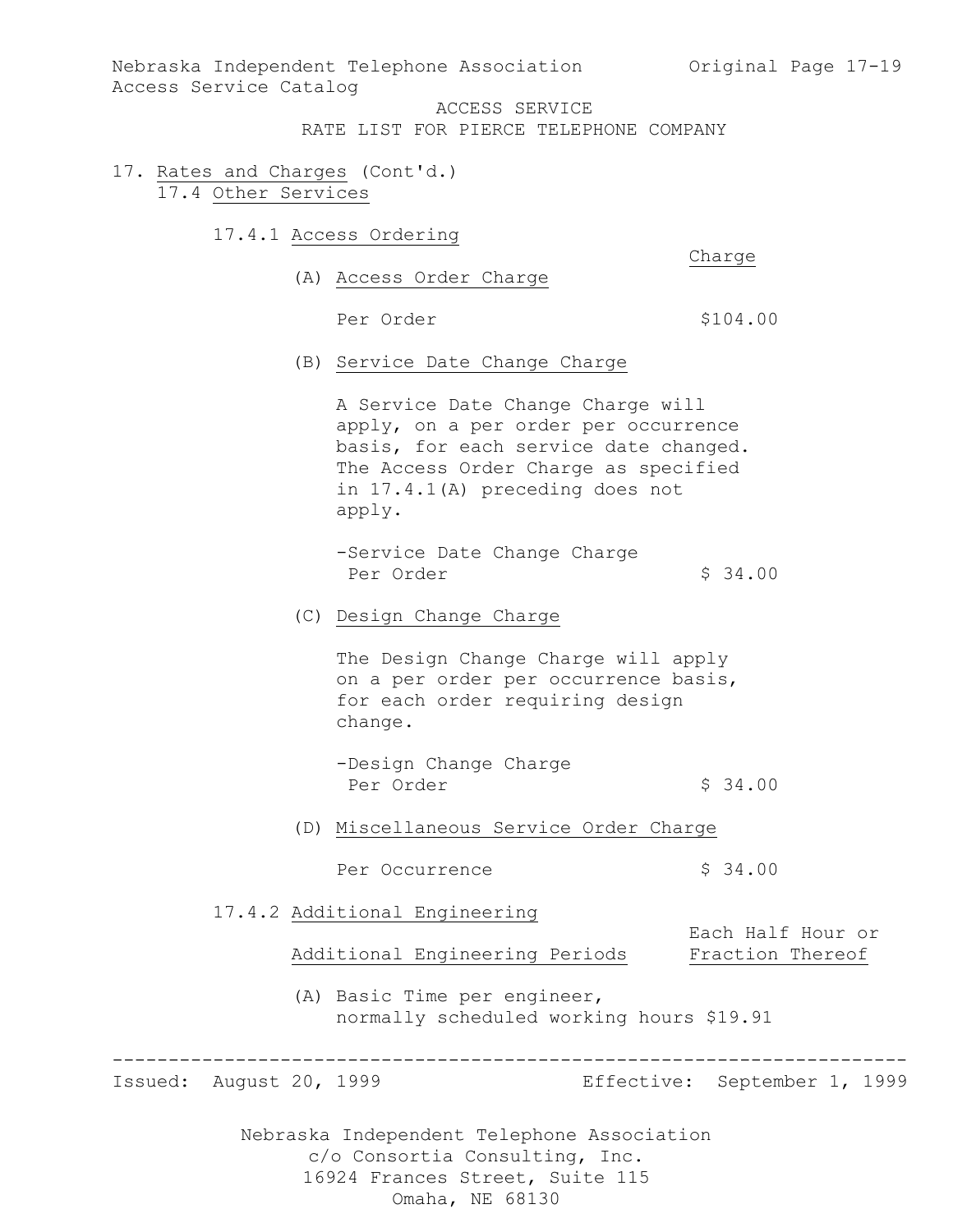| Nebraska Independent Telephone Association |                                 |                                                                                                                                 | Original Page 17-20          |
|--------------------------------------------|---------------------------------|---------------------------------------------------------------------------------------------------------------------------------|------------------------------|
| Access Service Catalog                     |                                 | ACCESS SERVICE                                                                                                                  |                              |
|                                            |                                 | RATE LIST FOR PIERCE TELEPHONE COMPANY                                                                                          |                              |
| 17. Rates and Charges (Cont'd.)            | 17.4 Other Services (Cont'd.)   |                                                                                                                                 |                              |
|                                            |                                 | 17.4.2 Additional Engineering (Cont'd.)                                                                                         | Each Half Hour or            |
|                                            | (Cont'd.)                       | Additional Engineering Periods                                                                                                  | Fraction Thereof             |
|                                            | hours                           | (B) Overtime per engineer, outside<br>of normally scheduled working                                                             | \$29.86                      |
|                                            | engineer                        | (C) Premium Time, outside of<br>scheduled work day, per                                                                         | \$39.82                      |
|                                            | 17.4.3 Additional Labor         |                                                                                                                                 |                              |
|                                            | Additional Labor Periods        |                                                                                                                                 |                              |
|                                            | (A) Installation or Repair      | - Overtime, outside of normally<br>scheduled working hours on a<br>scheduled workday                                            |                              |
|                                            |                                 | Per Technician*<br>- Premium Time, outside of<br>scheduled work day                                                             | \$28.12                      |
|                                            |                                 | Per Technician*                                                                                                                 | \$37.49                      |
|                                            | (B) Stand by<br>working hours   | - Basic time, normally scheduled                                                                                                |                              |
|                                            |                                 | Per Technician<br>- Overtime, outside of normally<br>scheduled working hours on a<br>scheduled work day                         | \$18.93                      |
|                                            |                                 | Per Technician*                                                                                                                 | \$28.39                      |
| $\star$                                    | a minimum charge of four hours. | A call out of a Telephone Company employee at a time not<br>consecutive with the employee's scheduled work period is subject to |                              |
| Issued: August 20, 1999                    |                                 |                                                                                                                                 | Effective: September 1, 1999 |
|                                            |                                 | Nebraska Independent Telephone Association<br>c/o Consortia Consulting, Inc.<br>16924 Frances Street, Suite 115                 |                              |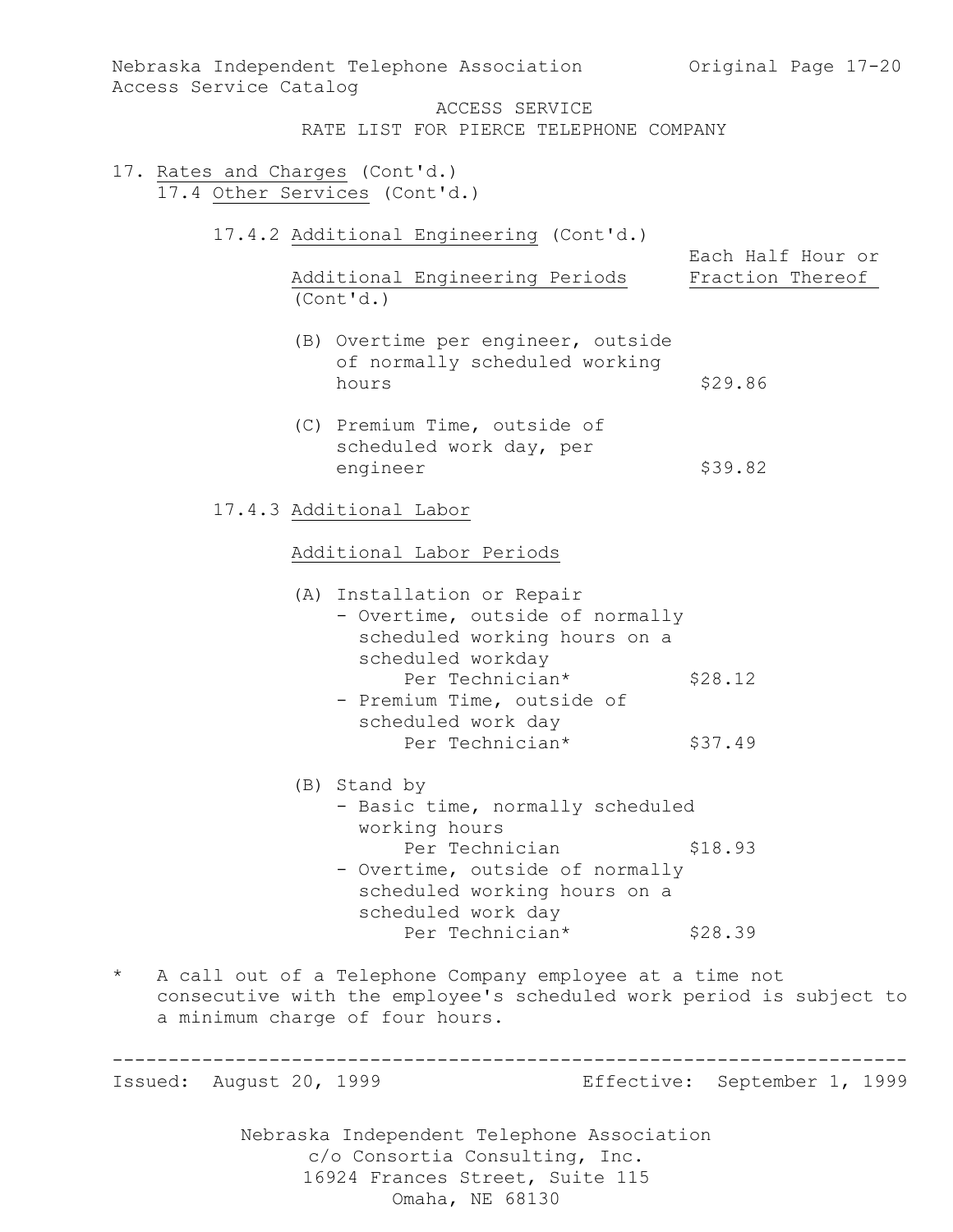| Nebraska Independent Telephone Association<br>Access Service Catalog                                                                                                                     | Original Page 17-21                   |                            |
|------------------------------------------------------------------------------------------------------------------------------------------------------------------------------------------|---------------------------------------|----------------------------|
| ACCESS SERVICE<br>RATE LIST FOR PIERCE TELEPHONE COMPANY                                                                                                                                 |                                       |                            |
| 17. Rates and Charges (Cont'd.)<br>17.4 Other Services (Cont'd.)                                                                                                                         |                                       |                            |
| 17.4.3 Additional Labor (Cont'd.)                                                                                                                                                        | Each Half<br>Hour or<br>Fraction      |                            |
| Additional Labor Periods (Cont'd.)                                                                                                                                                       | Thereof                               |                            |
| (B) Stand by (Cont'd.)                                                                                                                                                                   |                                       |                            |
| - Premium Time, outside of<br>scheduled work day                                                                                                                                         |                                       |                            |
| Per Technician*                                                                                                                                                                          | \$37.85                               |                            |
|                                                                                                                                                                                          | Each Half Hour or<br>Fraction Thereof |                            |
|                                                                                                                                                                                          | Installation                          | Central<br>Office<br>Main- |
|                                                                                                                                                                                          | and Repair<br>Technician              | tenance<br>Tech.           |
| (C) Testing and Maintenance with<br>other Telephone Companies, or<br>Other Labor                                                                                                         |                                       |                            |
| - Basic Time per technician,<br>normally scheduled working<br>hours                                                                                                                      | \$18.75                               | \$19.67                    |
| - Overtime per technician<br>outside of normally<br>scheduled working hours on<br>a work day*                                                                                            | \$28.12                               | \$29.50                    |
| - Premium Time per technician,<br>outside of scheduled work                                                                                                                              | \$37.49                               | \$39.33                    |
| $day*$<br>A call out of a Telephone Company employee at a time not<br>$^\star$<br>consecutive with the employee's scheduled work period is subject to<br>a minimum charge of four hours. |                                       |                            |
| Issued: August 20, 1999                                                                                                                                                                  | Effective: September 1, 1999          |                            |
| Nebraska Independent Telephone Association<br>c/o Consortia Consulting, Inc.<br>16924 Frances Street, Suite 115<br>Omaha, NE 68130                                                       |                                       |                            |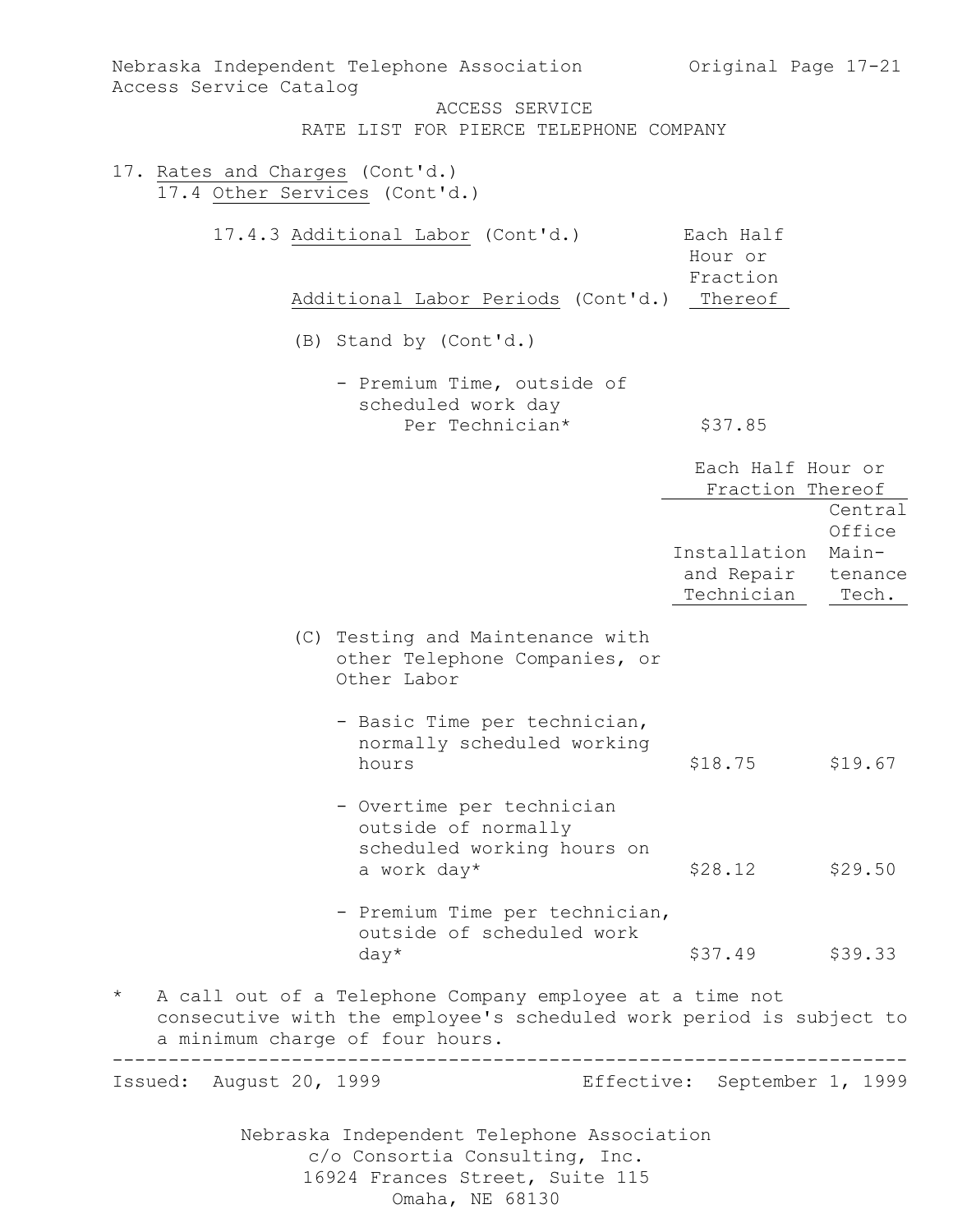Nebraska Independent Telephone Association (Original Page 17-22) Access Service Catalog

> ACCESS SERVICE RATE LIST FOR PIERCE TELEPHONE COMPANY

- 17. Rates and Charges (Cont'd.) 17.4 Other Services (Cont'd.)
	- 17.4.4 Miscellaneous Services
		- (A) Additional Cooperative Acceptance Testing-Switched Access

Each Half Hour or Testing Periods Fraction Thereof Basic Time, Overtime\* and Premium Time\* See the rates for Additional Labor as set forth in 17.4.3(C)

preceding.

(B) Additional Automatic Testing - Switched Access

| Additional Tests To First<br>Point of Switching | Per Test Per<br>Transmission Path |
|-------------------------------------------------|-----------------------------------|
| Gain-Slope Tests                                | \$2.89                            |
| C-Notched Noise Tests                           | \$2.89                            |
| $1004$ Hz Loss**                                | \$2.89                            |
| C-Message Noise**                               | \$2.89                            |
| Balance (return loss) **                        | \$2.89                            |

- \* A call out of a Telephone Company employee at a time not consecutive with the employee's scheduled work period is subject to a minimum charge of four hours.
- \*\* The 1004 Hz, C-Message Noise and Balance tests are non-chargeable routine tests; however, they may be requested on an as needed or more than routine scheduled basis, in which cases the charges herein apply. See NECA TARIFF F.C.C. NO. 5, 13.3.1(A)(2).

-----------------------------------------------------------------------

Issued: August 20, 1999 Effective: September 1, 1999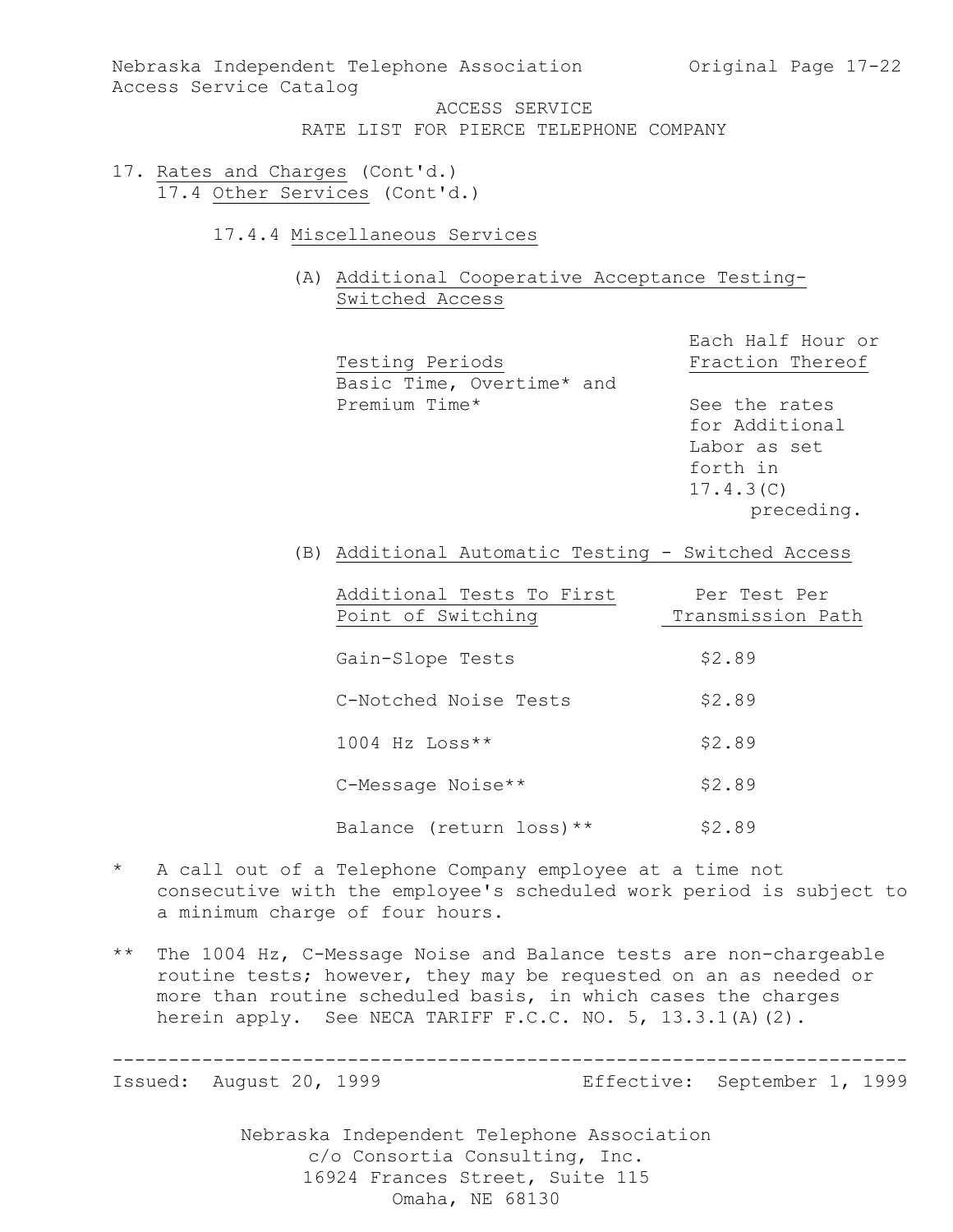| Access Service Catalog                                           | Nebraska Independent Telephone Association                                                                         | Original Page 17-23                                                                                                             |
|------------------------------------------------------------------|--------------------------------------------------------------------------------------------------------------------|---------------------------------------------------------------------------------------------------------------------------------|
|                                                                  | ACCESS SERVICE<br>RATE LIST FOR PIERCE TELEPHONE COMPANY                                                           |                                                                                                                                 |
| 17. Rates and Charges (Cont'd.)<br>17.4 Other Services (Cont'd.) | 17.4.4 Miscellaneous Services (Cont'd.)                                                                            |                                                                                                                                 |
|                                                                  | (C) Additional Manual Testing - Switched Access                                                                    |                                                                                                                                 |
|                                                                  | Additional Tests To First Point of Switching                                                                       | Ea                                                                                                                              |
|                                                                  | Gain-Slope, C-Notched Noise<br>and any other agreed to<br>tests<br>Per Technician                                  | ch Half Hour Or<br>Fraction Thereof<br>See the rates<br>for Additional<br>Labor, as set<br>forth in<br>17.4.3(C)<br>preceding.  |
|                                                                  | (D) Additional Cooperative Acceptance Testing -<br>Special Access                                                  |                                                                                                                                 |
|                                                                  | Testing Periods<br>Basic Time, Overtime*<br>and Premium Time*                                                      | Each Half Hour Or<br>Fraction Thereof<br>See the rates<br>for Additional<br>Labor as set<br>forth in<br>17.4.3(C)<br>preceding. |
|                                                                  | (E) Additional Manual Testing -<br>Special Access<br>Testing Periods<br>Basic Time, Overtime*<br>and Premium Time* | Each Half Hour Or<br>Fraction Thereof<br>See the rates<br>for Additional<br>Labor as set<br>forth in<br>17.4.3(C)<br>preceding. |
| $^\star$                                                         | A call out of a Telephone Company employee at a time not<br>a minimum charge of four hours.                        | consecutive with the employee's scheduled work period is subject to                                                             |
| Issued: August 20, 1999                                          |                                                                                                                    | Effective: September 1, 1999                                                                                                    |
|                                                                  | Nebraska Independent Telephone Association<br>c/o Consortia Consulting, Inc.                                       |                                                                                                                                 |

16924 Frances Street, Suite 115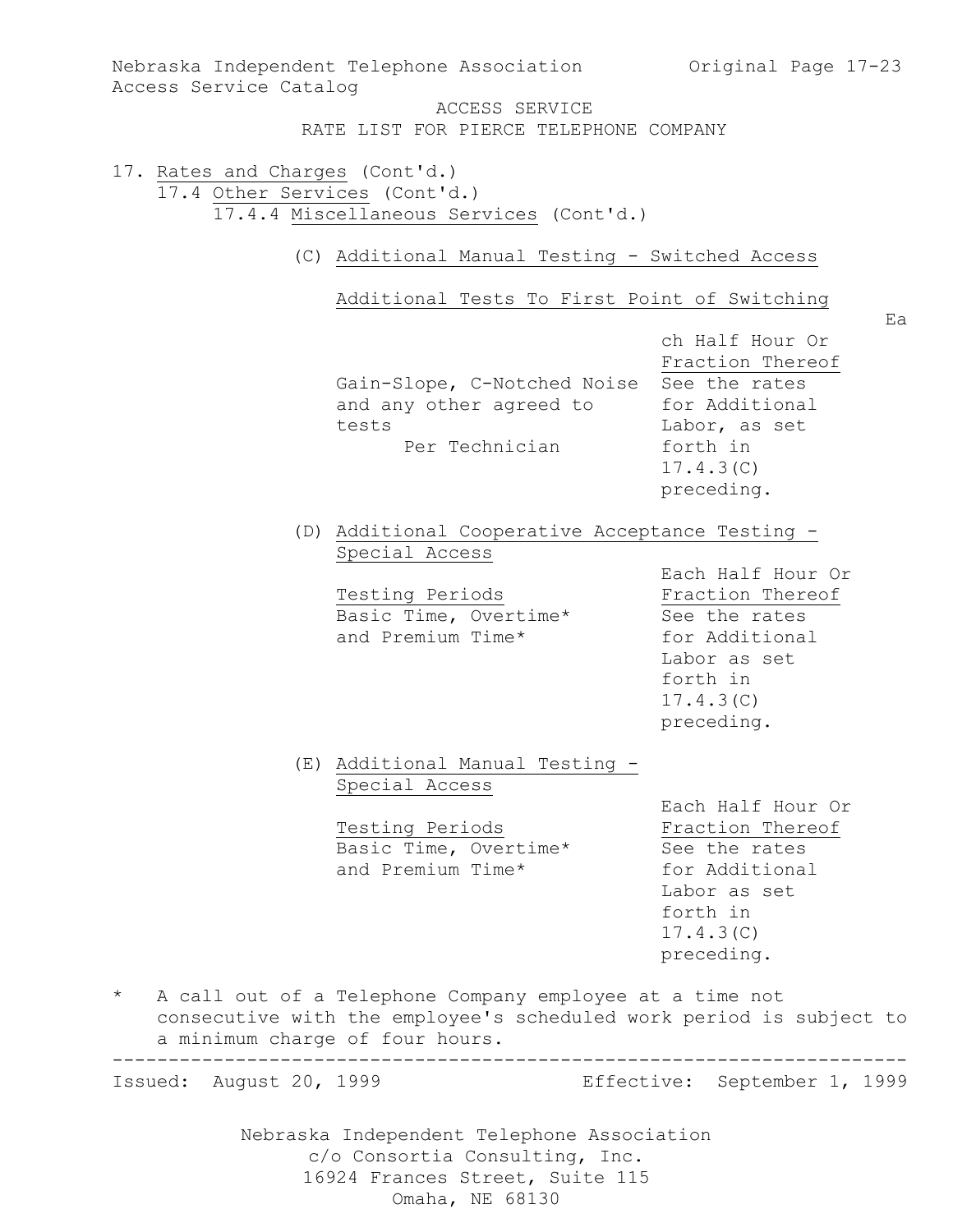Nebraska Independent Telephone Association (Original Page 17-24) Access Service Catalog

### ACCESS SERVICE RATE LIST FOR PIERCE TELEPHONE COMPANY

- 17. Rates and Charges (Cont'd.)
	- 17.4 Other Services (Cont'd.)
		- 17.4.4 Miscellaneous Services (Cont'd.)

#### (F) Maintenance of Service

| Maintenance of<br>Service Periods          | Each Half Hour<br>Or Fraction<br>Thereof                                               |
|--------------------------------------------|----------------------------------------------------------------------------------------|
| Basic Time, Overtime*<br>and Premium Time* | See the rates<br>for Additional<br>Labor as set<br>forth in<br>17.4.3(C)<br>preceding. |
| (G) Reserved for future use.               |                                                                                        |

(H) Reserved for future use.

(I) Reserved for future use.

\* A call out of a Telephone Company employee at a time not consecutive with the employee's scheduled work period is subject to a minimum charge of four hours.

----------------------------------------------------------------------- Issued: August 20, 1999 Effective: September 1, 1999